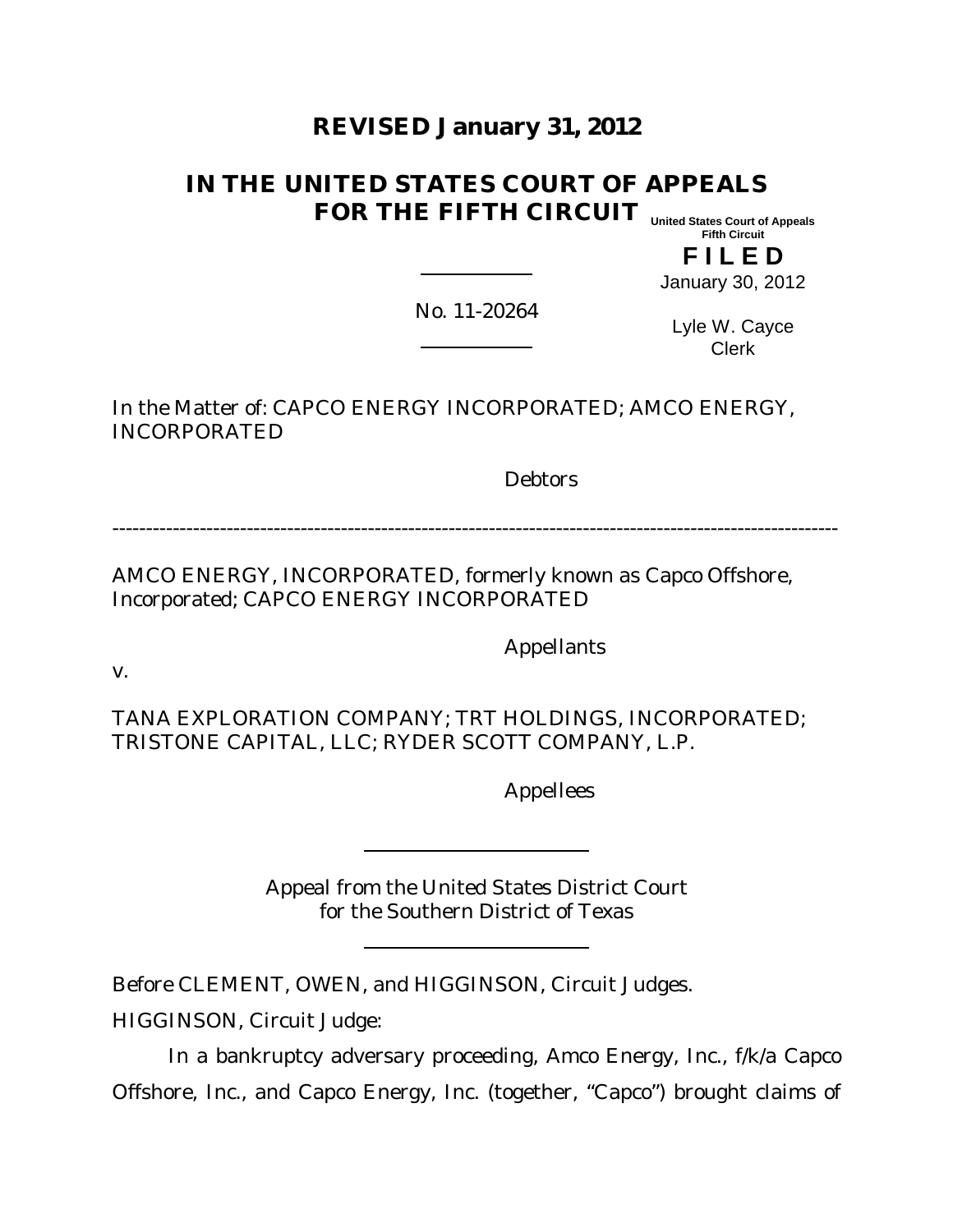fraud and various business torts against Ryder Scott Company, L.P. ("Ryder"), Tana Exploration Company, LLC ("Tana"), TRT Holdings, Inc. ("TRT"), and Tristone Capital, LLC ("Tristone"). The claims arise out of a transaction in which Capco purchased from Tana certain oil and gas reserves located in the Gulf of Mexico. The bankruptcy court granted summary judgment in favor of Ryder, Tana, TRT, and Tristone and dismissed the claims. For the following reasons, we affirm the district court's affirmance of the bankruptcy court's ruling.

# **FACTS AND PROCEEDINGS**

In early 2006, Tana decided to sell certain oil and gas properties located in the Gulf of Mexico (the "Properties"). Tana engaged Tristone to serve as its financial advisor and agent in marketing and selling the Properties. Tana also retained Ryder to review geological and engineering data, accounts, records, and other data in order to prepare a report estimating the reserves, future production, and income attributable to the Properties as of April 1, 2006 (the "April 1, 2006 Report"). Tristone utilized data provided by Tana, including well logs, histories, operations data, production, revenues, and the April 1, 2006 Report, to conduct its commercial evaluation of the Properties and prepare a Confidential Evaluation Brochure ("CEB") for parties interested in placing a bid to purchase the Properties.

The CEB made clear that Tana and Tristone disclaimed any warranty as to the accuracy, completeness, or materiality of the information or data contained in the CEB. In particular, the CEB stated that, "[a]ny financial forecasts in this Evaluation Brochure and accompanying materials are based on several estimates and assumptions that are subject to uncertain economic and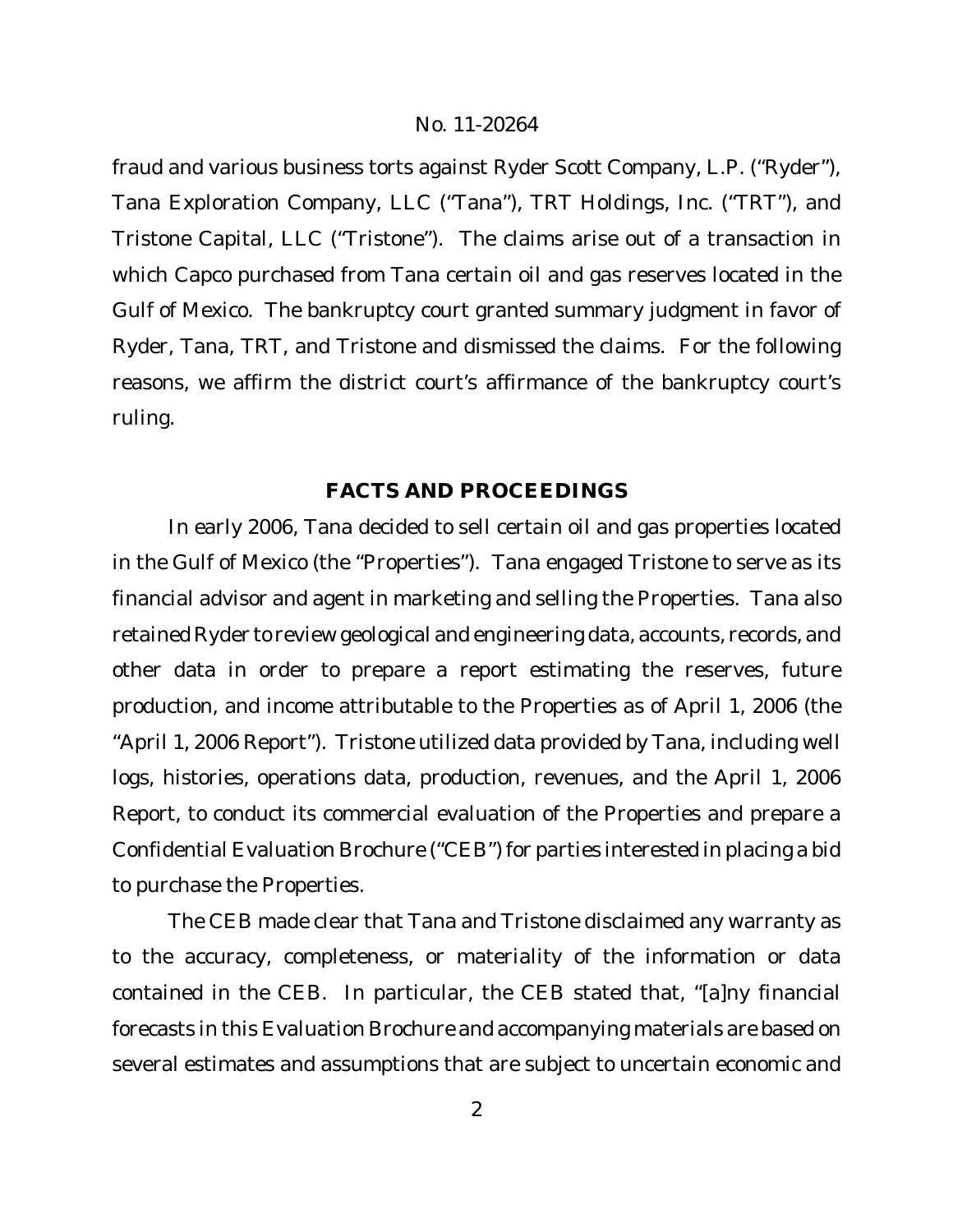competitive pressures, including future business decisions that are subject to change." The CEB urged prospective purchasers to conduct their own independent investigation and analysis of the Properties and the data set forth in the CEB.

In order to receive the information regarding the Properties, Capco signed a confidentiality agreement on April 11, 2006. In addition to promising not to disclose information categorized as confidential, Capco accepted Tana's express and highlighted disclaimer of any responsibility for the accuracy of the information Capco received. Capco also agreed that it would "rely solely on its own independent evaluation and analysis of the Information when deciding whether or not to submit a bid or offer, enter into a definitive agreement or consummate any Transaction covering one or more of the Properties."

On May 3, 2006, Capco submitted a successful bid to purchase the Properties. Capco acknowledged that its bid was subject to "deal points" attached to the CEB. One specific deal point was that, "neither [Tana] nor [Tristone] make any representation or warranty as to the accuracy, completeness or materiality of any information or data (written or oral) that may be furnished to [Capco] in connection with this proposed transaction. In entering into this transaction, [Capco] will rely solely on its independent investigation of the Properties."

Following Tana's acceptance of Capco's bid, the parties engaged in lengthy negotiations to draft a Purchase and Sale Agreement ("PSA"). The parties executed the PSA on June 2, 2006. The PSA specifically provided:

> SELLER HEREBY EXPRESSLY NEGATES AND DISCLAIMS, AND BUYER HEREBY WAIVES, AND ACKNOWLEDGES THAT SELLER HAS NOT MADE, ANY REPRESENTATION OR WARRANTY, EXPRESS OR

> > 3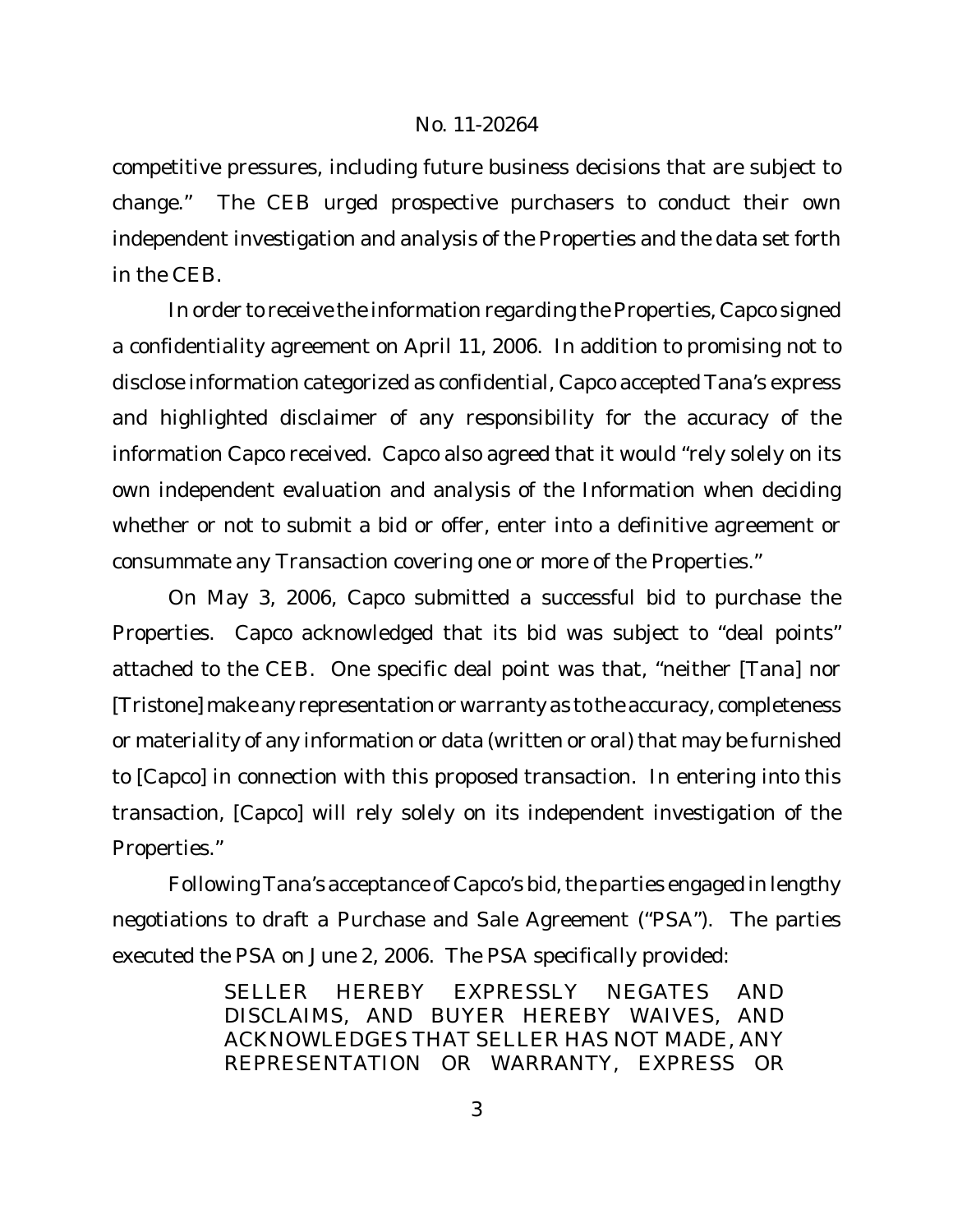IMPLIED, RELATING TO (a) THE ACCURACY, COMPLETENESS OR MATERIALITY OF ANY INFORMATION, DATA OR OTHER MATERIALS (WRITTEN OR VERBAL) NOW, HERETOFORE, OR HEREAFTER FURNISHED TO BUYER BY OR ON BEHALF OF SELLER OR (b) PRODUCTION RATES, RECOMPLETION OPPORTUNITIES, DECLINE RATES, GEOLOGICAL OR GEOPHYSICAL DATA OR INTERPRETATIONS, THE QUALITY, QUANTITY, RECOVERABILITY OR COST OF RECOVERY OF ANY HYDROCARBON RESERVES, ANY PRODUCT PRICING ASSUMPTIONS, OR THE ABILITY TO SELL OR MARKET ANY HYDROCARBONS AFTER CLOSING.

Furthermore, Capco represented that in making the decision to enter the agreement and consummate the transactions contemplated, it had relied solely on the basis of its own independent due diligence investigation of the Properties and not on any representations or warranties outside of the PSA.

On June 4, 2006, Ilyas Chaudhary, an employee with Capco, sent an email to Pat McInturff, an employee with Ryder, informing Ryder that Capco had executed a PSA to purchase the Properties. The e-mail also stated, "Union Bank of California will tentatively fund this acquisition. They have requested a meeting in Houston with [Ryder] engineers to revisit Tana & Capco properties. (I believe to determine the loan values)."<sup>1</sup> Consistent with this lender request, five days later, a meeting occurred on June 9, 2006, with representatives from

 $1$  Capco had previously contracted Ryder to perform an analysis of Capco's existing oil and gas reserves as of December 31, 2005 (the "December 31, 2005 Report"). The contract specified that: (1) the evaluation would encompass both Capco's existing properties as well as properties Capco contemplated acquiring at the time; (2) a preliminary evaluation would take over two months to complete; (3) the estimated cost of Ryder's services would be between \$25,000 and \$35,000, with \$12,500 due immediately before Ryder's work would commence; and (4) Capco would furnish to Ryder several batches of data, including production and geological data.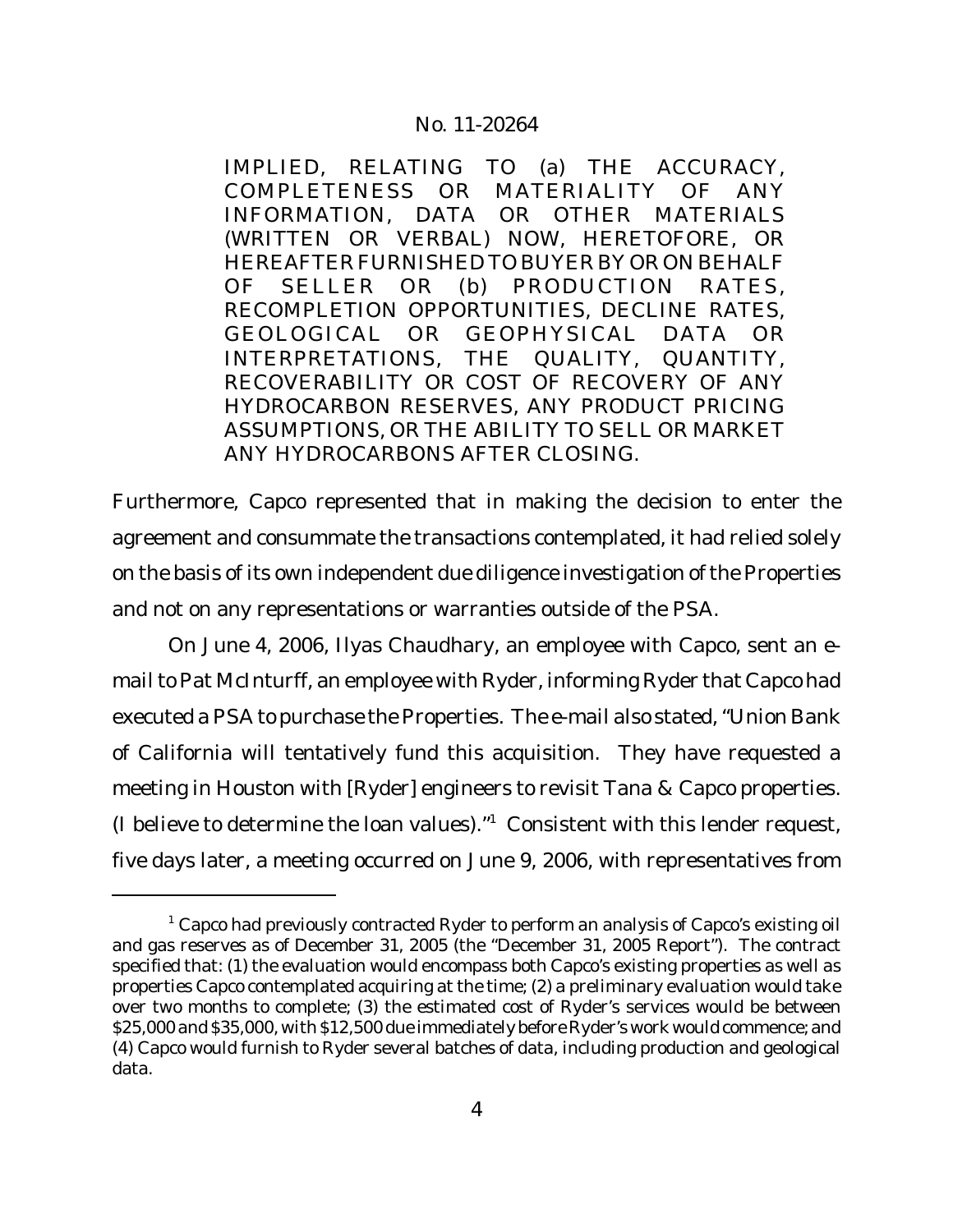Ryder, Union Bank of California ("UBOC"), and Capco in attendance. Two representatives from Ryder, Olga Basanko and Pat McInturff, made a presentation regarding the Properties, which, according to a Capco attendee, included a detailed review of the April 1, 2006 Report Ryder had prepared for Tana. Following the meeting, Ryder sent an invoice to Capco in the amount of \$2,032.50 for "services rendered in connection with the review of [Capco's] reserves and the Tana Acquisition Reserves with Union Bank of California." Capco paid the invoice.

In preparation for the closing of the transaction scheduled for August 31, 2006, a closing statement was sent to Capco on August 28, 2006, in accordance with the PSA. The closing statement provided Capco with a list of adjustments to the purchase price, including a credit to Capco for approximately \$20 million in net production revenue that had accrued since April, 2006. The closing statement also included a footnote: "The August revenue (estimated at \$6 million) will be forwarded upon receipt as well. The majority of the August revenue will be received the last week of September."

Capco's acquisition of the Properties closed on August 31, 2006.

Months later, in early 2007, Capco hired Ryder to prepare an estimate of the remaining volumes of oil and gas reserves, future production, and income attributable to the Properties as of December 31, 2006 (the "December 31, 2006 Report"). Capco claims that the December 31, 2006 Report indicated that reserves on a majority of the Properties were less than reflected on the earlier April 1, 2006 Report.

On April 7, 2008, Capco filed for bankruptcy protection under Chapter 11. On August 28, 2008, Capco filed an adversary proceeding in the U.S. Bankruptcy Court for the Southern District of Texas against Ryder, Tana, TRT, and Tristone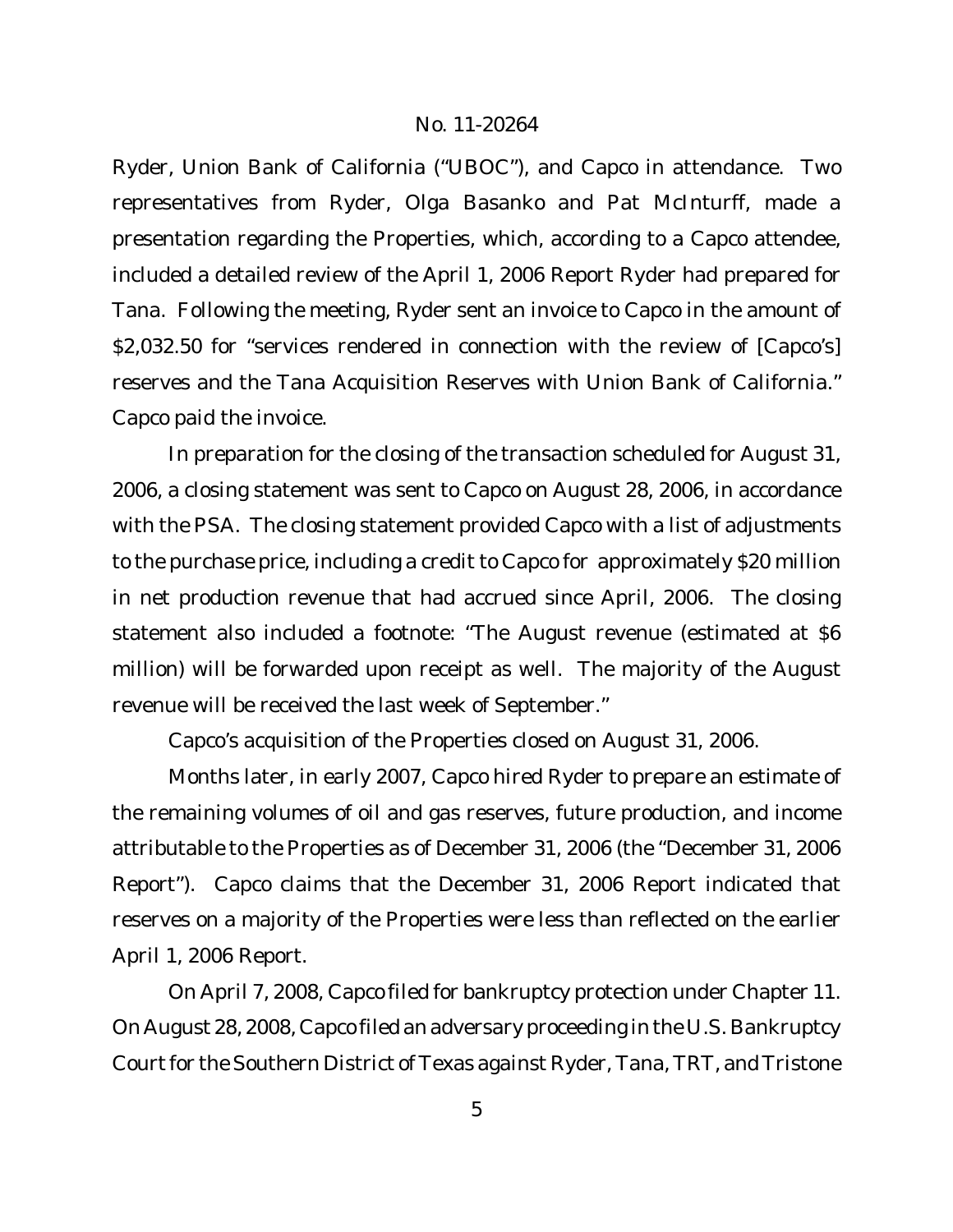seeking rescission of the bill of sale and damages. Capco alleged that Ryder breached its professional obligations in its alleged contract with Capco. Capco also alleged that Tana, TRT, and Tristone made fraudulent representations regarding the Properties.

On June 13, 2011, the bankruptcy court granted summary judgment in favor of Ryder, Tana, TRT, and Tristone. The bankruptcy court ruled that Capco had failed to raise a genuine issue of material fact with respect to whether Capco's engagement of Ryder for the June 9, 2006 presentation was an implied contract creating a duty on Ryder to advise Capco regarding the purchase of the Properties. Because Capco conceded that all of its claims against Ryder were contingent upon a contract between Capco and Ryder, the bankruptcy court dismissed Capco's claims against Ryder. The bankruptcy court also ruled that Capco had failed to raise a genuine issue of material fact with respect to whether it had relied on the alleged misrepresentations made by Tana, TRT, and Tristone. Accordingly, the bankruptcy court dismissed Capco's remaining claims against Tana, TRT, and Tristone.

In a written decision, the district court affirmed the judgment of the bankruptcy court. *Amco Energy, Inc.; fka Capco Offshore, Inc., et al, v. Tana Exploration Co., et al*, No. 10-CV-3846, slip op. at 9 (S.D. Tex. Mar. 24, 2011)

# **STANDARD OF REVIEW AND APPLICABLE LAW**

We review the district court's decision using the same standard of review that the district court applied to the bankruptcy court's decisions. *See Wells Fargo Bank of Texas N.A. v. Sommers (In re Amco Ins.)*, 444 F.3d 690, 694 (5th Cir. 2006). We review *de novo* a bankruptcy court's grant of summary judgment.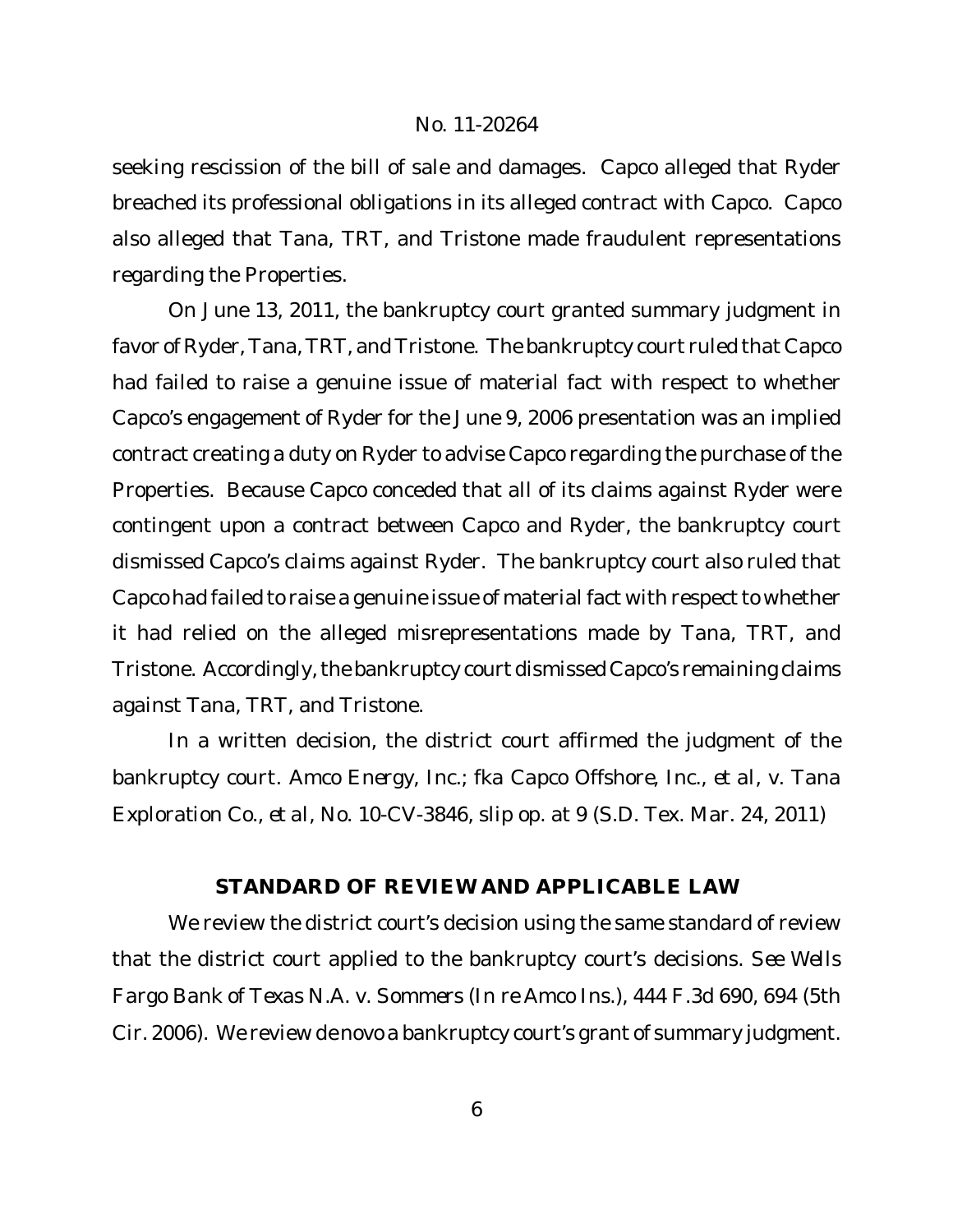*Ingalls v. Erlewine (In re Erlewine)*, 349 F.3d 205, 209 (5th Cir. 2003). A bankruptcy court's grant of summary judgment is appropriate when there is no genuine issue of material fact and the moving party is entitled to judgment as a matter of law. *Id.* (citing Fed. R. Civ. P. 56(c); Bankr. R. 7056).<sup>2</sup>

# **DISCUSSION**

# **A. Capco's claims against Ryder**

On appeal, Capco argues that Capco and Ryder entered into an implied contract whereby Ryder was to conduct an independent re-evaluation of the Properties and advise Capco regarding its closing on the Properties, and that Ryder breached its professional responsibility and caused Capco financial harm because Ryder's representations at the June 9, 2006 meeting regarding the accuracy of the reserve estimates allegedly were erroneous. Capco contends that its June 4, 2006 e-mail invitation to, and then the June 9, 2006 lender meeting with, Ryder representatives, along with its subsequent payment for the meeting, sufficiently demonstrate that it impliedly had contracted Ryder to advise it with respect to its earlier purchase but prior to closing. Capco further contends that, based on such implied contract, it had a right to rely on representations made

 $2$  Ryder argues that this court lacks jurisdiction over this appeal because Capco failed to comply with Federal Rule of Appellate Procedure 3(c)(1)(C), which requires an appellant to "name the court to which the appeal is taken." Fed. R. App. P. 3(c)(1). Generally, if there is only one court to which appellant can appeal, we have forgiven a party's failure to name this court as the court to which the appeal is taken. *See e.g.*, *United States v. Cantwell*, 470 F.3d 1087, 1088 (5th Cir. 2006) (finding this element of Rule 3 met where only one avenue of appeal exists); *McLemore v. Landry*, 898 F.2d 996, 999 (5th Cir. 1990) (same). *But see United States v.Pulgarin-Ospina*, 182F.3d913, at \*2 (5th Cir. 1999)(unpublishedtable decision)(dismissing appeal for failure to name court to which defendant was appealing). Rule 3 must be liberally construed in favor of appeals. *Smith v. Barry*, 502 U.S. 244, 248 (1992). We find Capco's notice of appeal sufficient to satisfy the requirements of Rule 3(c)(1).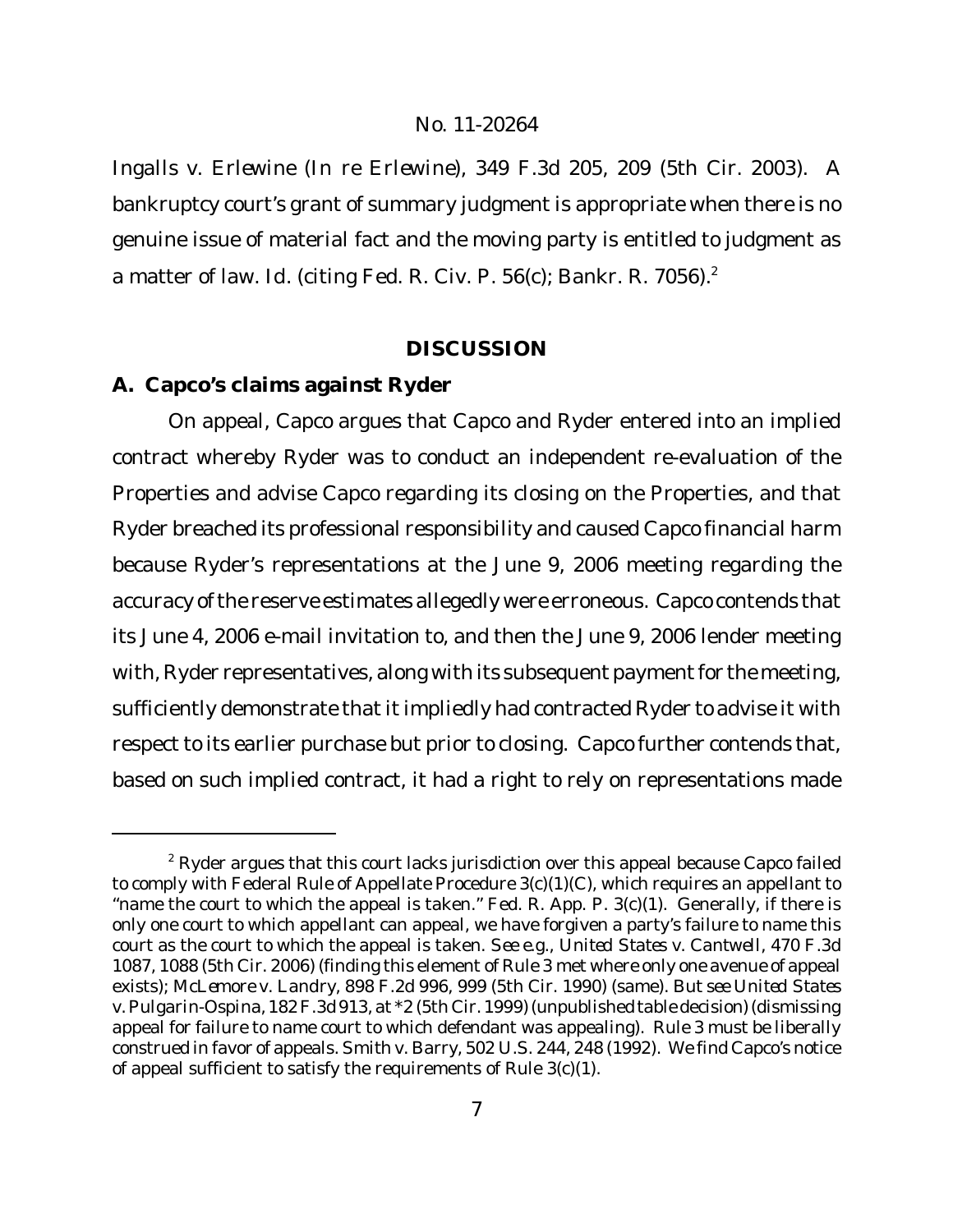by Ryder regarding the accuracy of reserve estimates in its April 1, 2006 Report. Because Ryder's reserve estimates allegedly were incorrect, Capco claims Ryder committed professional negligence by representing that Capco could rely on the figures.<sup>3</sup>

Under Texas law, "[t]o establish liability for professional negligence, [a] plaintiff must show the existence of a duty, a breach of that duty, and damages arising from the breach." *Great Plains Trust Co. v. Morgan Stanley Dean Witter & Co.*, 313 F.3d 305, 314 (5th Cir. 2002). "'The threshold inquiry in a negligence case is duty.'" *Id.* (quoting *Greater Houston Transp. Co. v. Phillips*, 801 S.W.2d 523, 525 (Tex. 1990)); *see also Banc One Capital Partners Corp. v. Kneipper*, 67 F.3d 1187, 1198-99 (5th Cir. 1995). "The duty owed by a professional to his client derives from their contractual relationship and requires that the professional 'use the skill and care in the performance of his duties commensurate with the requirements of his profession.'" *Fed.Sav. and Loan Ins. Corp. v. Texas Real Estate Counselors, Inc.*, 955 F.2d 261, 265 (5th Cir. 1992) (citing and quoting *I.O.I. Sys., Inc. v. City of Cleveland, Texas*, 615 S.W.2d 786, 790 (Tex. Civ. App.—Houston [1st Dist.] 1980, writ ref'd n.r.e.)); *Dukes v. Philip Johnson/Alan Ritchie Architects, P.C.*, 252 S.W.3d 586, 594 (Tex. App.—Fort Worth 2008, pet. denied), *cert. denied*, 129 S. Ct. 1032 (2009).

"[A] binding contract requires '(1) an offer; (2) an acceptance in strict compliance with the terms of the offer; (3) a meeting of the minds; (4) each

 $3$  The bankruptcy court dismissed all of Capco's claims against Ryder, including claims of statutory fraud, common law fraud and fraudulent inducement, fraud by non-disclosure, negligent misrepresentation, and deceptive trade practices. On appeal, however, Capco only addresses the dismissal in the context of its professional negligence claim. Therefore, we only address Capco's arguments with respect to Capco's professional negligence claim.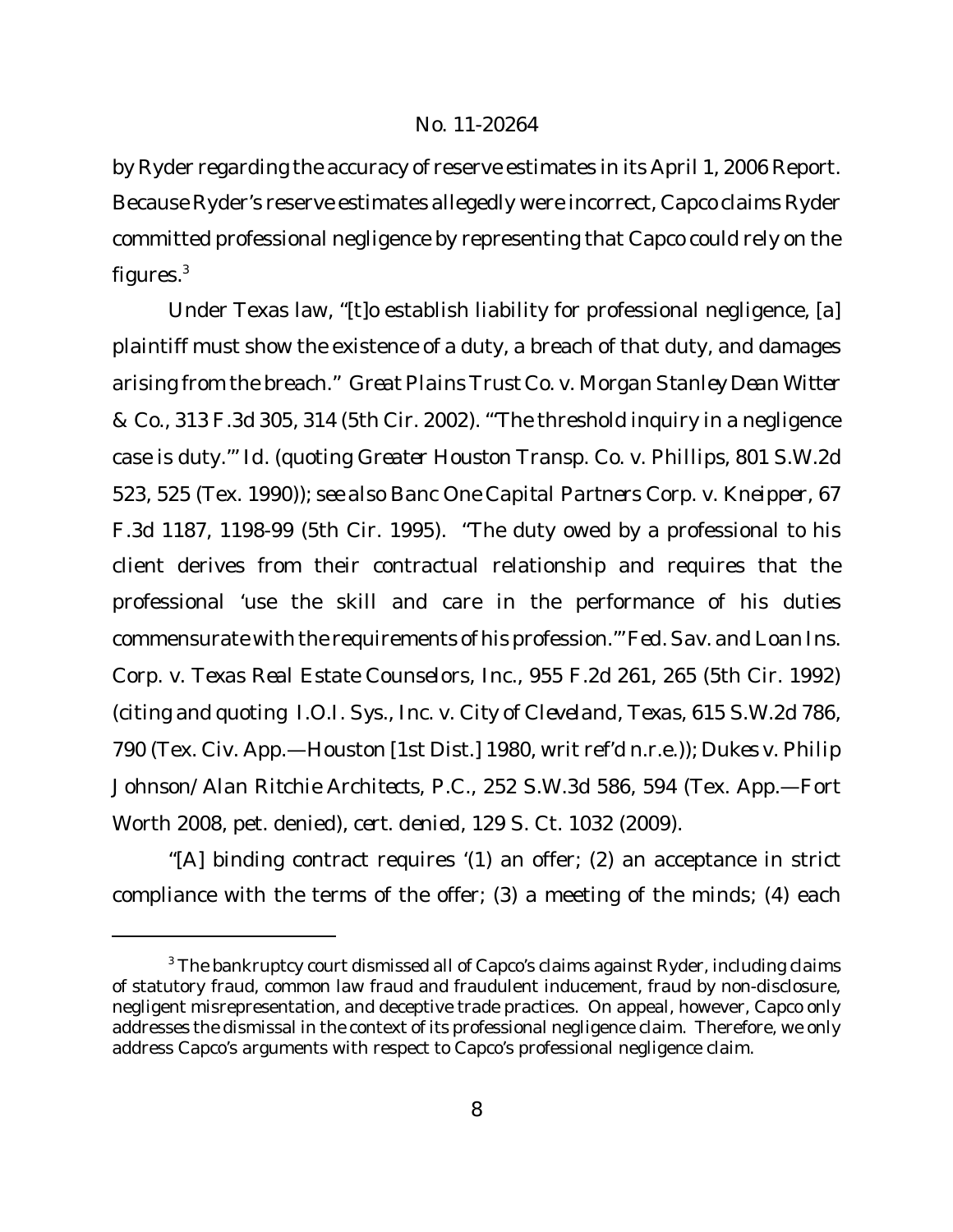party's consent to the terms; and (5) execution and delivery of the contract with intent that it be mutual and binding.'" *Coffel v. Stryker Corp.*, 284 F.3d 625, 640 n.17 (5th Cir. 2002) (quoting *Copeland v. Alsobrook*, 3 S.W.3d 598, 604 (Tex. App. 1999)). "The determination of a meeting of the minds, and thus offer and acceptance, is based on the objective standard of what the parties said and did and not on their subjective state of mind. Additionally, consideration is a fundamental element of any valid contract." *Copeland*, 3 S.W.3d at 604 (citations omitted).

The parties do not dispute that a contract existed between Capco and Ryder for Ryder to appear at the June 9, 2006 meeting. The issue before this court is whether Capco presented evidence to demonstrate a genuine issue of material fact about whether Ryder was contracted to provide an independent reevaluation of the Properties and advice at the meeting regarding Capco's decision to close on the Properties. The extent of Capco's relevant summary judgment evidence is: (1) Capco's June 4, 2006 e-mail invitation to a June 9, 2006 meeting for representatives from Capco, Ryder, and UBOC; (2) a July 13, 2006 bill of \$2,032.50 for that meeting; and (3) an affidavit, dated August 20, 2010, from Ilyas Chaudhary ("Chaudhary"), the Capco representative, attesting to his recollections of the meeting. As both lower courts held, none of these pieces of evidence indicates that the implied contract established for the June 9, 2006 meeting was for anything more than Ryder's presentation of the report it previously had been retained by Tana to produce. Agreeing with the lower courts, we hold that nothing further agreed between them has been shown.

First, Capco relies on the e-mail from Chaudhary to a Ryder representative advising that Capco had executed the PSA to acquire the

9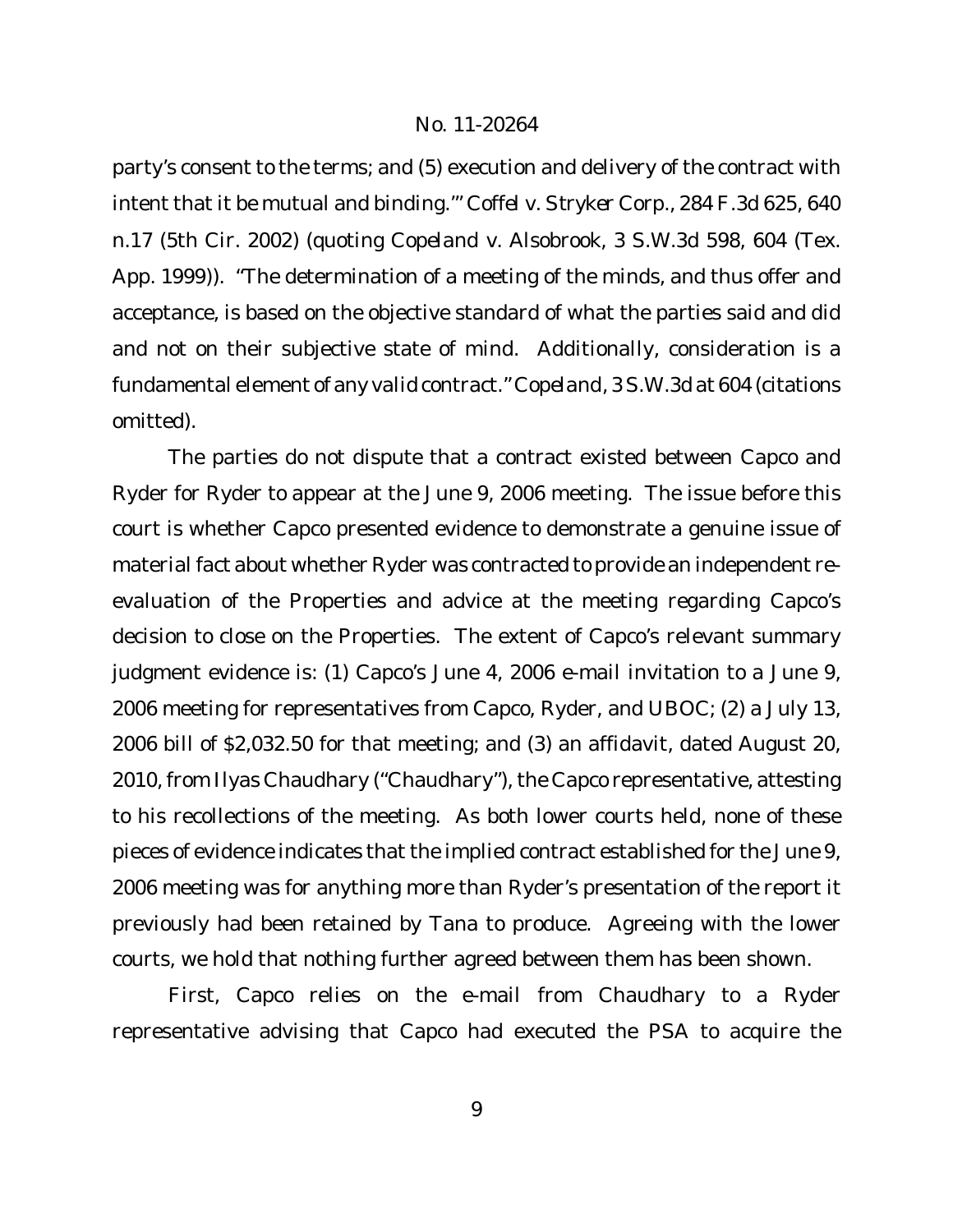Properties and stating that a potential Capco lender had requested a meeting with Ryder engineers to discuss the Tana and Capco properties. In the e-mail, Chaudhary added that he believed the purpose of the meeting was to determine loan values. There is no indication in the e-mail that Capco was seeking an independent re-evaluation regarding the earlier purchase of the Properties. There is only a straightforward re-routed request from a potential Capco lender to discuss the Tana properties, which were the subjects of a report Ryder previously had been retained to produce for Tana.

Next, Capco relies on an invoice from Ryder to Capco following the meeting "for services rendered in connection with the review of [Capco's] reserves and the Tana acquisition reserves with Union Bank of California." Again, there is no indication Capco contracted Ryder to provide an independent re-evaluation of the Properties regarding closing the transaction.<sup>4</sup> The invoice merely confirms that Ryder presented its pre-existing reports regarding Capco and Tana properties to Capco's potential lender at this one-day meeting.

Finally, Capco relies on Chaudhary's August 20, 2011 affidavit which describes the meeting that took place on June 9, 2006. The affidavit states that Basanko made a detailed presentation regarding the Properties. Chaudhary states also that Basanko reviewed the April 1, 2006 Report in detail and discussed the data underlying the report. With respect to Chaudhary's professional expectation between Capco and Ryder for this meeting, Chaudhary states that "Capco expected to receive the benefit of Ryder Scott's professional services and independent judgment in this planned meeting." Chaudhary

<sup>&</sup>lt;sup>4</sup> Notably, even though Capco requested, and the invoice reflects, discussion of both Capco and Tana properties, Capco asserts that the June 9, 2006 meeting itself was an implied contractual encounter to re-evaluate orally the Tana properties only, not the Capco properties.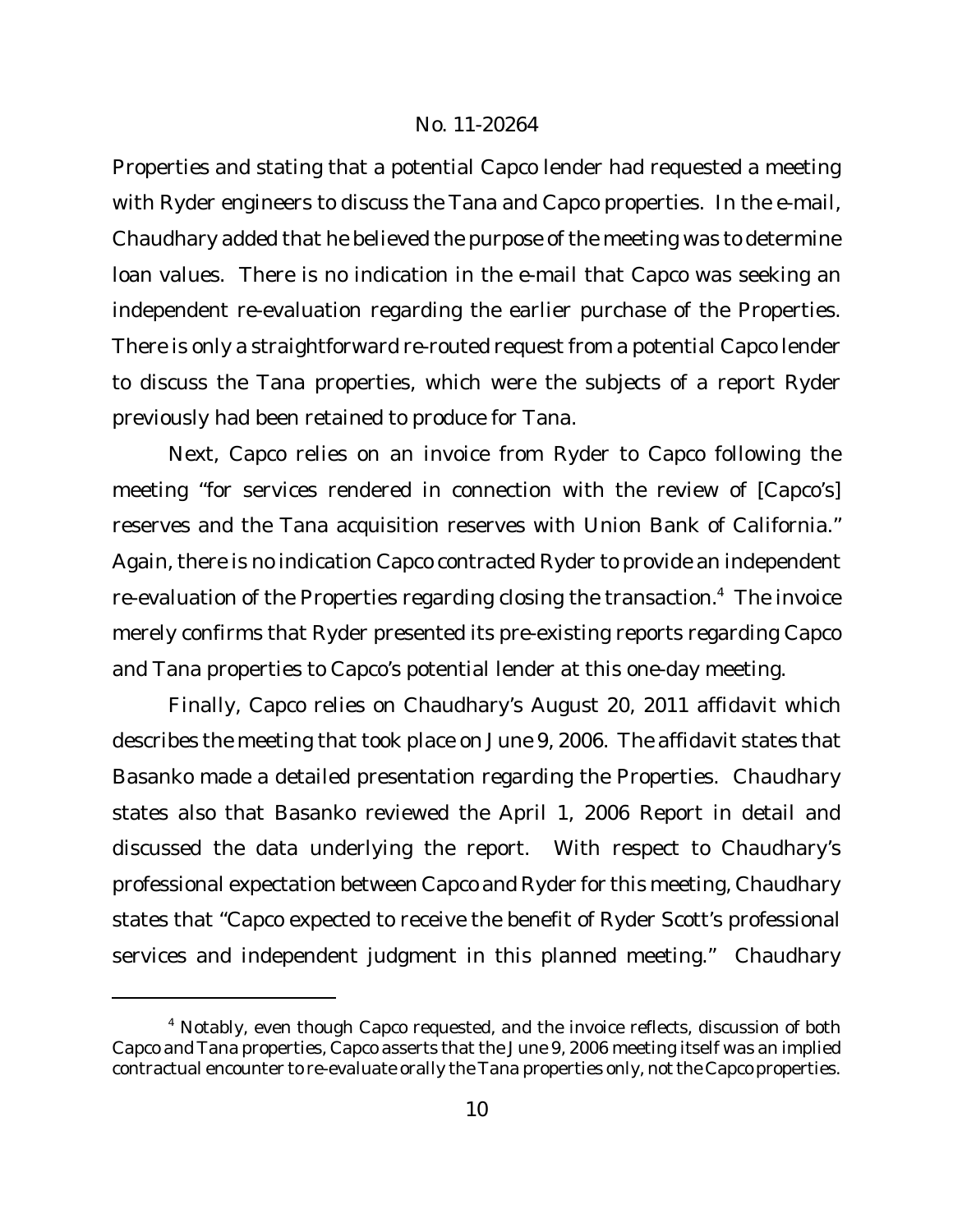further states, albeit using the passive voice, that, "it was made clear that the purpose of the meeting was to assure both Capco and UBOC that proceeding with the contemplated acquisition and financing was a sound decision."

Chaudhary's affidavit extensively describes his and Capco's subjective expectations. Noticeably absent from Chaudhary's affidavit, however, is any indication that Ryder agreed to provide anything beyond a presentation of the April 1, 2006 Report it had prepared for Tana or that Ryder actually provided additional and new information regarding the Properties beyond the scope of the April 1, 2006 Report.<sup>5</sup> Chaudhary's affidavit fails to provide evidence indicating that there was a meeting of the minds with respect to an independent reevaluation Capco hoped it would receive from Ryder at the meeting. Instead, when asked several times at his deposition whether he had ever asked anyone at Ryder to perform due diligence for Capco in connection with the Tana acquisition, Chaudhary admitted that he had no memory of any such request made to Ryder, either verbally or in writing. Further, Chaudhary never asked McInturff and Basanko "to do anything in terms of evaluating the properties independent from the April 1, 2006 Ryder Scott report" nor did he request "an updated valuation of the properties after the April 1, 2006 report."<sup>6</sup> Moreover,

 $5$  Capco argues that Ryder did, in fact, provide information outside the scope of the April 1, 2006 Report because Ryder was brought in to determine loan values. First, the proposition that an engineering firm would be contracted to provide financial lending advice to a bank is improbable. Second, there is no mention anywhere in Chaudhary's affidavit that Ryder rendered such advice to UBOC at the meeting. Third, it is undisputed that no written assessment, financial or engineering, was generated for firsthand use on June 9, 2006, or later, to memorialize any independent findings offered at the meeting.

<sup>&</sup>lt;sup>6</sup> This admission is supported by the relatively paltry amount Capco paid for an alleged independent evaluation of the Properties. Capco had previously engaged Ryder to provide an analysis of other properties in December, 2005, and the cost of that evaluation was estimated to be between \$25,000 and \$35,000, not inclusive of additional travel and other expenses. It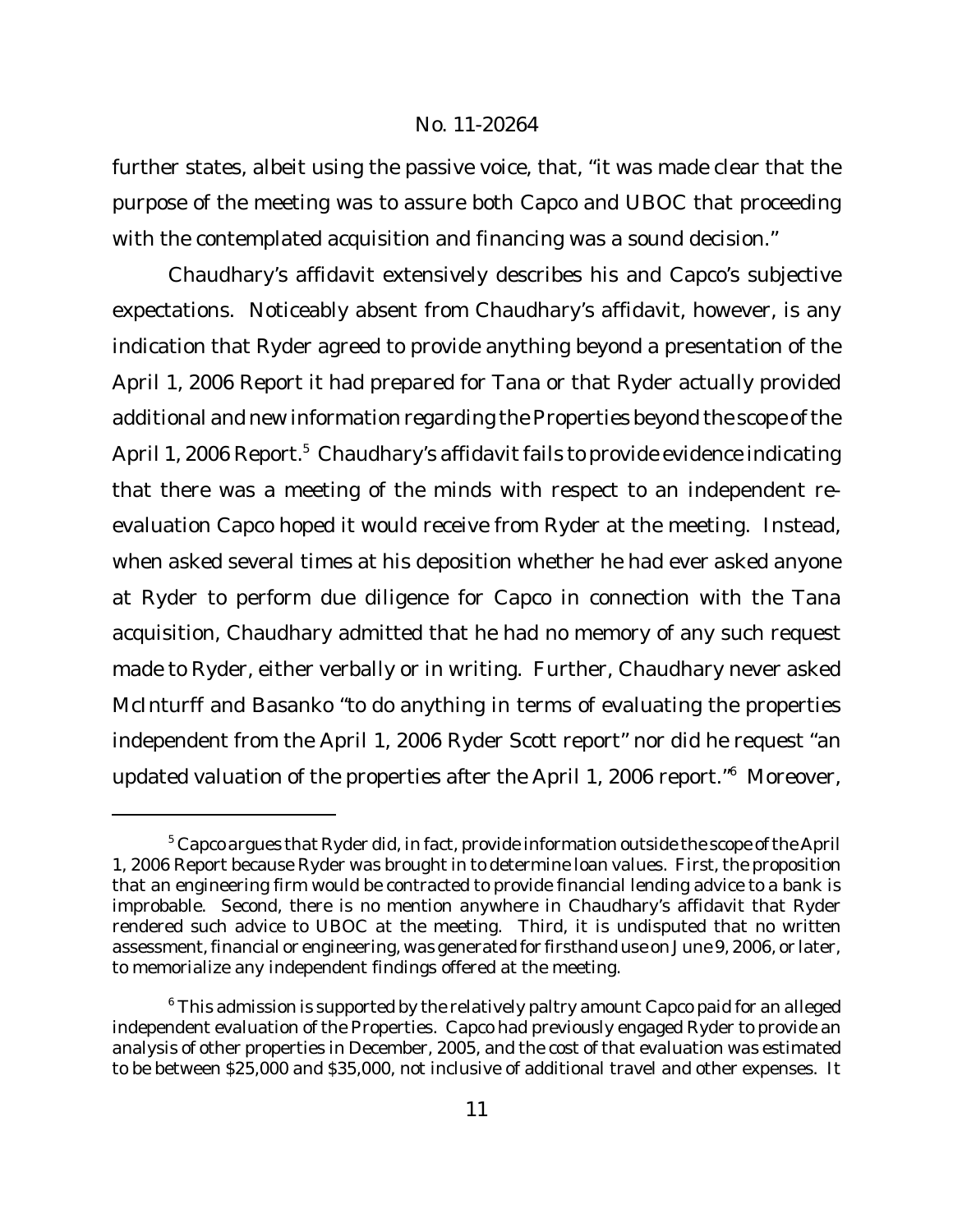Chaudhary admitted that he was unaware of"McInturff doing anything besides reviewing the April 1, 2006 Report."

These circumstances demonstrate that Capco did not contract for the original evaluation of the Properties, did not contract with Ryder independently to re-evaluate their previous Tana evaluation, and did not contract with Ryder for a new evaluation. These conclusions contradict Capco's present contention that it paid Ryder \$2,032.50 for an oral, one-day independent re-evaluation and updated warranty of the accuracy of the figures in the 184-page April 1, 2006 Report. As the courts below held, Capco presents no evidence that Ryder agreed to such a duty.

Capco highlights other portions of Chaudhary's affidavit, arguing that Ryder provided professional services beyond presenting the report by vouching for the credibility of the figures in the April 1, 2006 Report. Specifically, Chaudhary attests that Basanko "indicated that the reserve estimates set forth in the April 1, 2006 report were 'conservative,' explaining that in the event there was any question regarding the characterization of any reserves as 'proved' or 'probable,' Ryder Scott would have characterized such reserves as 'probable.'" Capco claims that because these characterizations were beyond the scope of the report and were unavailable to Capco prior to June 9, 2006, a new contractual relationship was established at the meeting. However, Capco's own expert admitted that Tana's prospectus and the April 1, 2006 Report itself set forth the

is incongruous that six months later, Ryder agreed to provide an independent re-analysis of the Properties for \$2,032.50. As the bankruptcy judge noted, it "defies reason and experience to assert that Plaintiffs paid \$2,000 for an independent evaluation of value in a transaction to pay \$83 million for mineral rights." In addition to this implausibility, we note that an opposite conclusion, inferring a professional re-evaluative duty from a presentation of an original analysis, prepared contractually for a different entity, might dissuade authors of professional reports from presenting their reports to anyone other than an original client.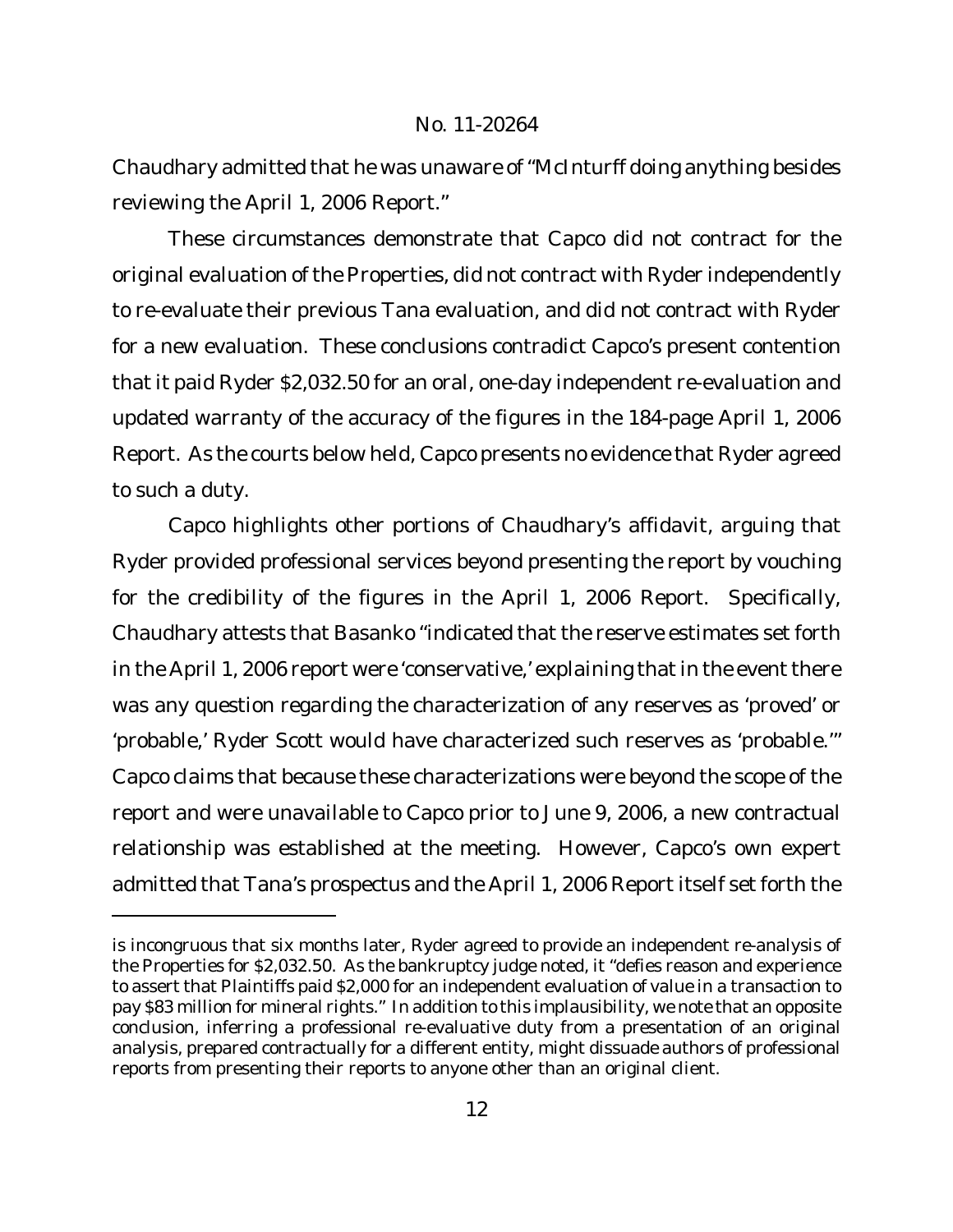distinction between "proved" and "probable," and represented that the reserve estimates were conservative.<sup>7</sup> Therefore, not only were Basanko's representations within the scope of the April 1, 2006 Report, but such categorizations were already available to Capco before the June 9, 2006 meeting. When comparing the April 1, 2006 Report and the June 9, 2006 presentation, there is no evidence that the presentation embellished the reserves report by giving professional assurances beyond the data.

A further examination of the Chaudhary affidavit confirms that, though descriptive of Chaudhary's expectations, it never describes Ryder's acceptance of a duty to re-evaluate independently the Properties for Capco. To extract such an engagement from Chaudhary's affidavit, $8$  Capco is obliged to point selectively to: (1) statements about Capco's expectations that do not contain any assumptions by Ryder of reciprocal obligations; (2) statements uttered after the meeting by a Ryder employee positioning himself for a potential employment opportunity with Capco; and (3) statements which do not confirm a pre-existing contractual agreement, but instead describe the discussion occurring at the meeting itself.

 $7$  According to the "[p]enultimate paragraph of Page 7 of Tana's prospectus and the definition of Unproved reserves included in the April 1st report, 1st paragraph": "Tana et al assured any potential purchaser that Ryder Scott had downgraded any reserves where there could be questionable underlying data, such as uncertainties regarding reservoir limits and ultimate recoveries, to Probable and Possible reserves leaving only those without these uncertainties within the Proved category. This is a representation that the reserve estimates are conservative."

<sup>&</sup>lt;sup>8</sup> Again, the two-month old report is 184 pages long; a similar engagement between these same parties six months earlier cost Capco between \$25,000 and \$35,000; and, as the bankruptcy court highlighted, one would have to assume that Capco engaged Ryder for such a consequential re-evaluation of the Properties after executing the PSA and without contemplation of either a written contract or written product from the engagement.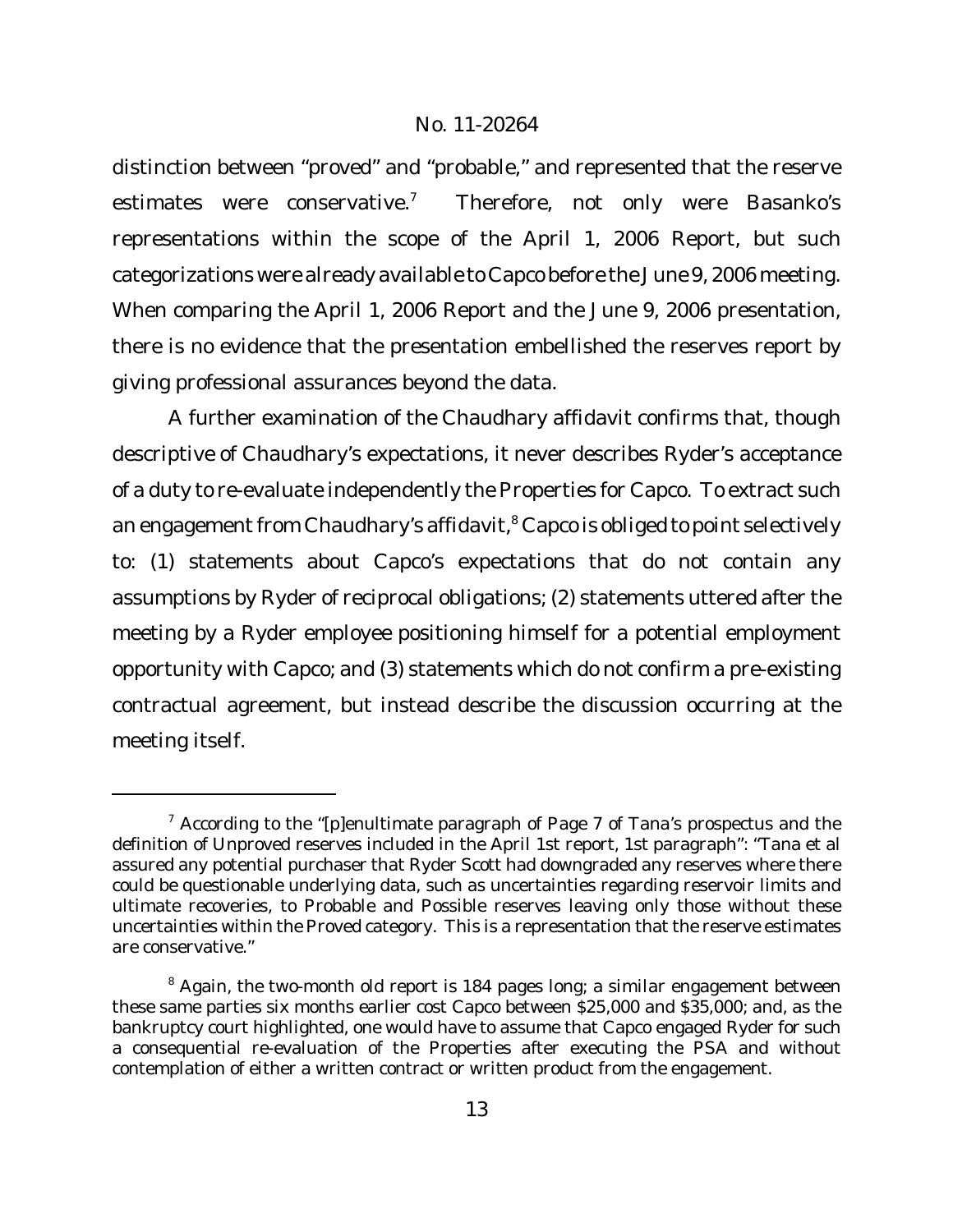Capco argues that a general professional relationship existed between Capco and Ryder sufficient to confer professional liability on Ryder. It is the specific nature of the professional relationship, however, that determines what duty Ryder owed to Capco. *See Fed. Sav. and Loan Ins. Corp.*, 955 F.2d at 265 ("The duty owed by a professional to his client derives from their contractual relationship . . . ."). Capco's evidence demonstrates only two engagements with Ryder prior to the closing of the acquisition: (1) Capco's earlier, written contract with Ryder to produce the December 31, 2005 Report that was estimated to cost between \$25,000 and \$35,000, and estimated to take over two months to produce; and (2) Capco's June 4, 2006 e-mail invitation to Ryder to present on June 9, 2006, for \$2,032.50, the April 1, 2006 Report that Tana contracted Ryder to produce. By preparing the December 31, 2005 Report for Capco, and then by presenting the contents of the Capco December 31, 2005 Report as well as the Tana April 1, 2006 Report to UBOC, Ryder fulfilled its contractual duties to Capco.<sup>9</sup>

Absent evidence demonstrating a meeting of the minds between Capco and Ryder specifically establishing a duty beyond presenting the contents of the December 31, 2005 Report and the April 1, 2006 Report at one meeting, Capco cannot establish that Ryder owed a duty to Capco independently to re-evaluate the reserves of the Properties with the skill and care commensurate with the requirements of the profession to anyone but Tana, the party who originally

<sup>&</sup>lt;sup>9</sup> Capco also raises the issue of "whether the Bankruptcy Court erred in finding that the acquisition of the Tana Properties by Capco was completed on June 2, 2006." Because the bankruptcy court's finding does not affect our determination of whether a specific professional relationship existed between Capco and Ryder, we do not address this finding. However, the post-PSA timing of the June 9, 2006 meeting does support the conclusion that this was not an engagement to conduct an independent re-evaluation of the Properties.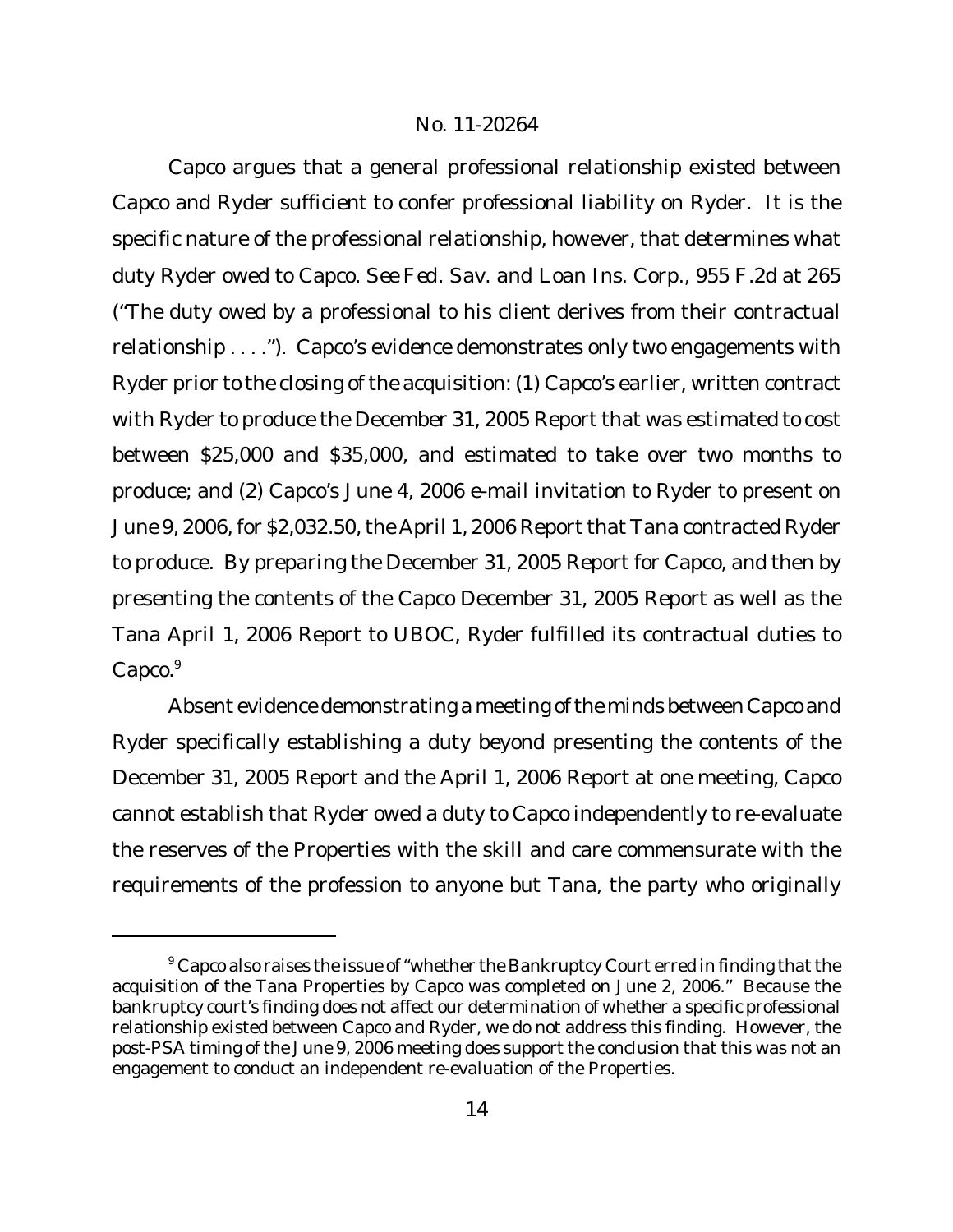contracted it to produce the April 1, 2006 Report.

**B. Capco's claims against Tana, TRT, and Tristone**

Capco claims that Tana committed actionable fraud when it sent Capco a closing statement on August 28, 2006, in which Tana estimated that the revenue for August would be \$6 million. Capco claims that in reliance on this fraudulent representation, Capco proceeded to close the acquisition to its detriment.

Under Texas law, one of the elements of a fraud claim is reliance. *Fluorine On Call, Ltd. v. Fluorogas Ltd.*, 380 F.3d 849, 858 (5th Cir. 2004); *Ernst & Young, L.L.P. v. Pac. Mut. Life Ins. Co.*, 51 S.W.3d 573, 577 (Tex. 2001). However, when knowledgeable parties elect to include an unambiguous waiverof-reliance provision, courts will enforce such provision. *See Forest Oil Corp. v. McAllen*, 268 S.W.3d 51, 58 (Tex. 2008) (citing *Schlumberger Tech. Corp. v. Swanson*, 959 S.W.2d 171, 181 (Tex. 1997)) .

In the instant case, at several points during the transactional process, Capco signed agreements waiving its reliance on representations made by Tana, TRT, andTristone. In particular, in signing the PSA, Capco specifically accepted Tana's disclaimer of any representation regarding the accuracy of any information "now, heretofore, or hereafter furnished to [Capco] by or on behalf of [Tana]." Furthermore, Capco agreed that in deciding to enter the PSA and consummate the acquisition, Capco "relied solely on the basis of its own independent due diligence investigation of the Assets, upon the representations and warranties made in [the PSA], and not on any other representations or warranties of [Tana] or any other person or entity." Even assuming that Tana's estimate of August revenues was in fact false, the PSA provisions now prevent Capco from asserting reliance on such representation.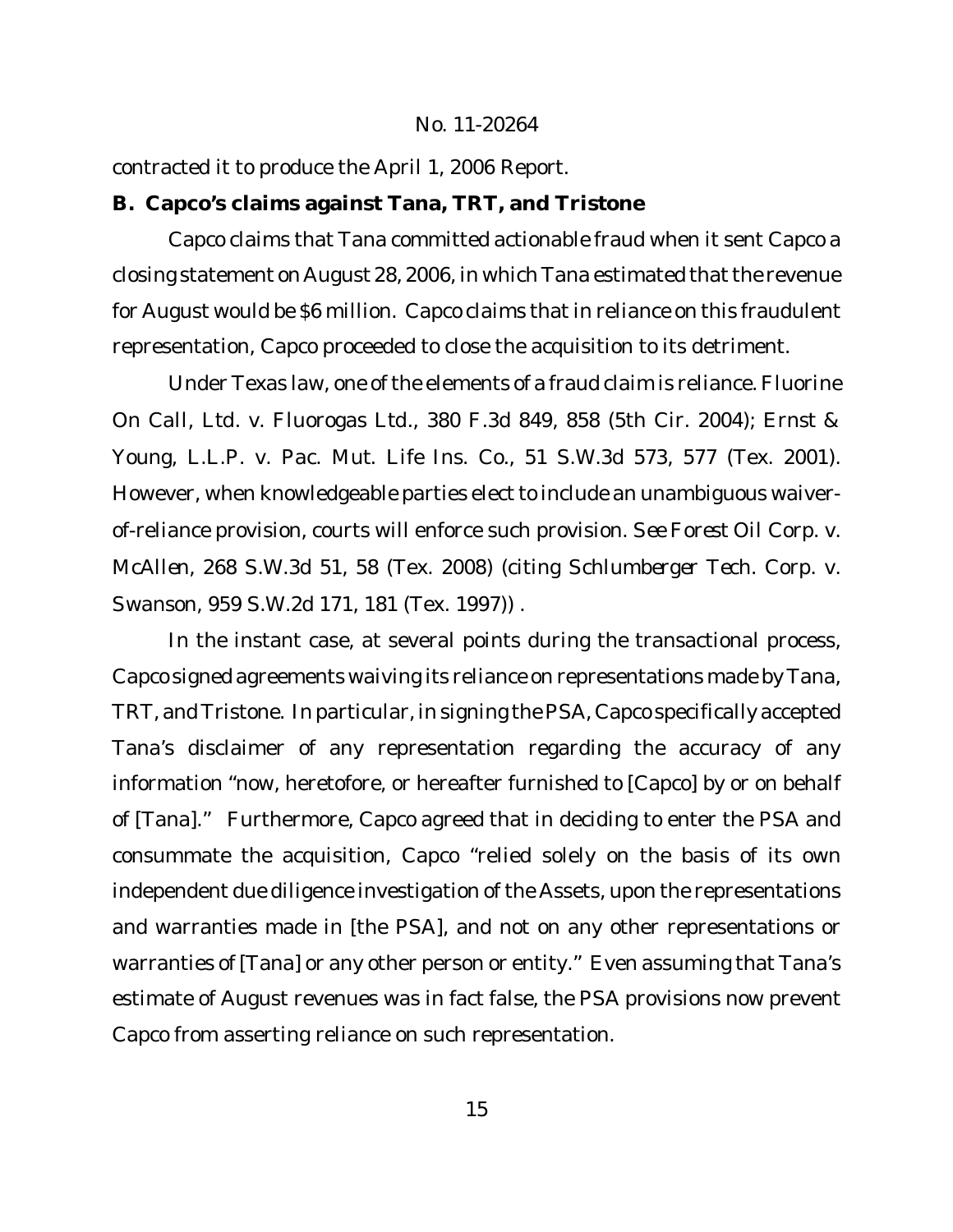Capco argues that because Tana allegedly committed fraud in overestimating the August 2006 revenue, the waiver-of-reliance provision is unenforceable. In support of its argument, Capco cites *Lyn-Lea Travel Corp. v. Am. Airlines, Inc.*, 283 F.3d 282, 289 (5th Cir. 2002) in arguing that a fraudulently induced party is not bound by the contract's terms because the fraud vitiates the requisite mutual assent. Legally, *Lyn-Lea* is distinguishable because the pertinent issue in that case was whether a fraudulent inducement defense is preempted by the Airline Deregulation Act. *Id.* at 289-90. Capco's argument also fails factually because the representation at issue, even if fraudulent, occurred on August 28, 2006, after the PSA had been signed on June 2, 2006. Therefore, Capco could not fraudulently have been induced to sign the PSA because the alleged fraud had not yet taken place.

Capco also claims that Tana, TRT, and Tristone committed fraud when they "repeatedly invited Capco to rely upon the April 1, 2006 Ryder Scott reserve report" prior to the execution of the PSA. Notwithstanding Capco's characterization of Tana's representations as "invitations to rely,"<sup>10</sup> Capco waived its right to rely on such representations. Where the parties have signed a contract with a clause that expressly disclaims reliance on prior representations, such clause negates a fraudulent inducement claim. *See LHC*

 $10$  The "invitations to rely" to which Capco refers consist of three e-mail communications. The first is an e-mail from Tristone to Tana, dated April 30, 3006, confirming that, "[a]ll offers should be based on review of the [previously provided] information." The second is an internal Tana e-mail, dated May 25, 2006, informing transaction team members that Capco and Tana had discussed a variance between Tana's actual production and the Ryder report forecast. The e-mail continues that Tana and Tristone explained to Capco that Tana was "right on Ryder Scott's production projection." The third is an e-mail from Tana to Capco, dated May 26, 2006, stating that, "[t]here is no question that we are spot on or ahead of Ryder Scott's production forecast."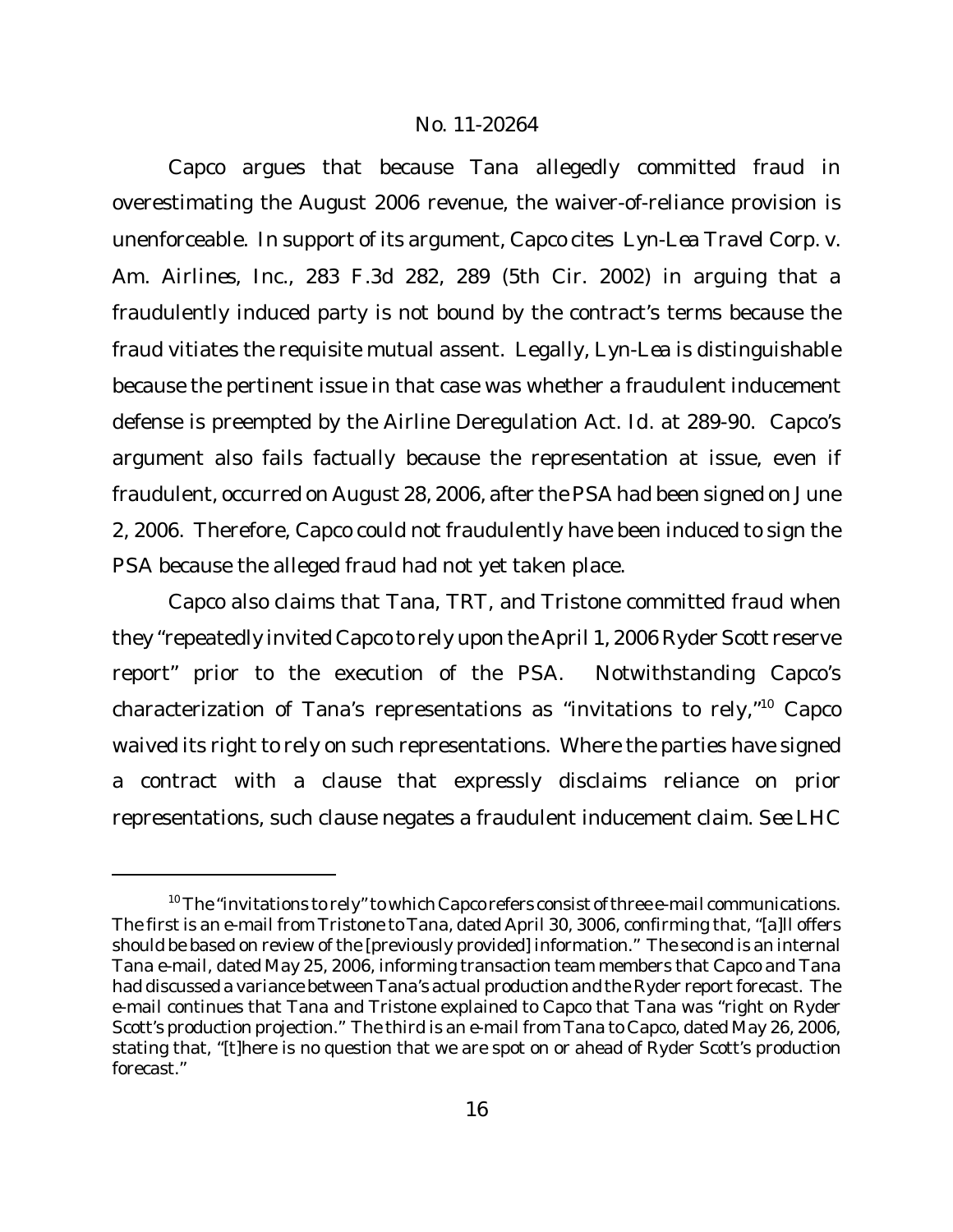*NashuaP'ship, Ltd. v. PDNED Sagamore Nashua, L.L.C.*, 659 F.3d 450, 460 (5th Cir. 2011) (citing and discussing *Italian Cowboy Partners, Ltd. v.Prudential Ins. Co. of Am.*, 341 S.W. 3d 323, 333-37 (Tex. 2011)). Here, not only does the PSA provide that Tana expressly disclaimed any representation of accuracy with respect to previous information provided to Capco, but also Capco specifically represented in the PSA that it had relied solely on its own due diligence investigation and had not relied on any representations made by Tana,TRT, and Tristone. Because the PSA contains a clear intent to disclaim reliance, the lower courts correctly held that Capco is unable to claim fraudulent inducement based on the prior representations of Tana, TRT, and Tristone. *See Armstrong v. Am. Home Shield Corp.*, 333 F.3d 566, 571 (5th Cir. 2003); *Forest Oil*, 268 S.W.3d at 58-61; *Schlumberger Tech. Corp.*, 959 S.W.2d at 179-80.

# **CONCLUSION**

For the foregoing reasons, the judgment of the district court is AFFIRMED.

OWEN, Circuit Judge, concurring and dissenting.

I concur in the panel's majority opinion to the extent of its disposition of the issues regarding Tana, TRT, and Tristone. However, I respectfully part company with the disposition of the professional negligence claim that Capco has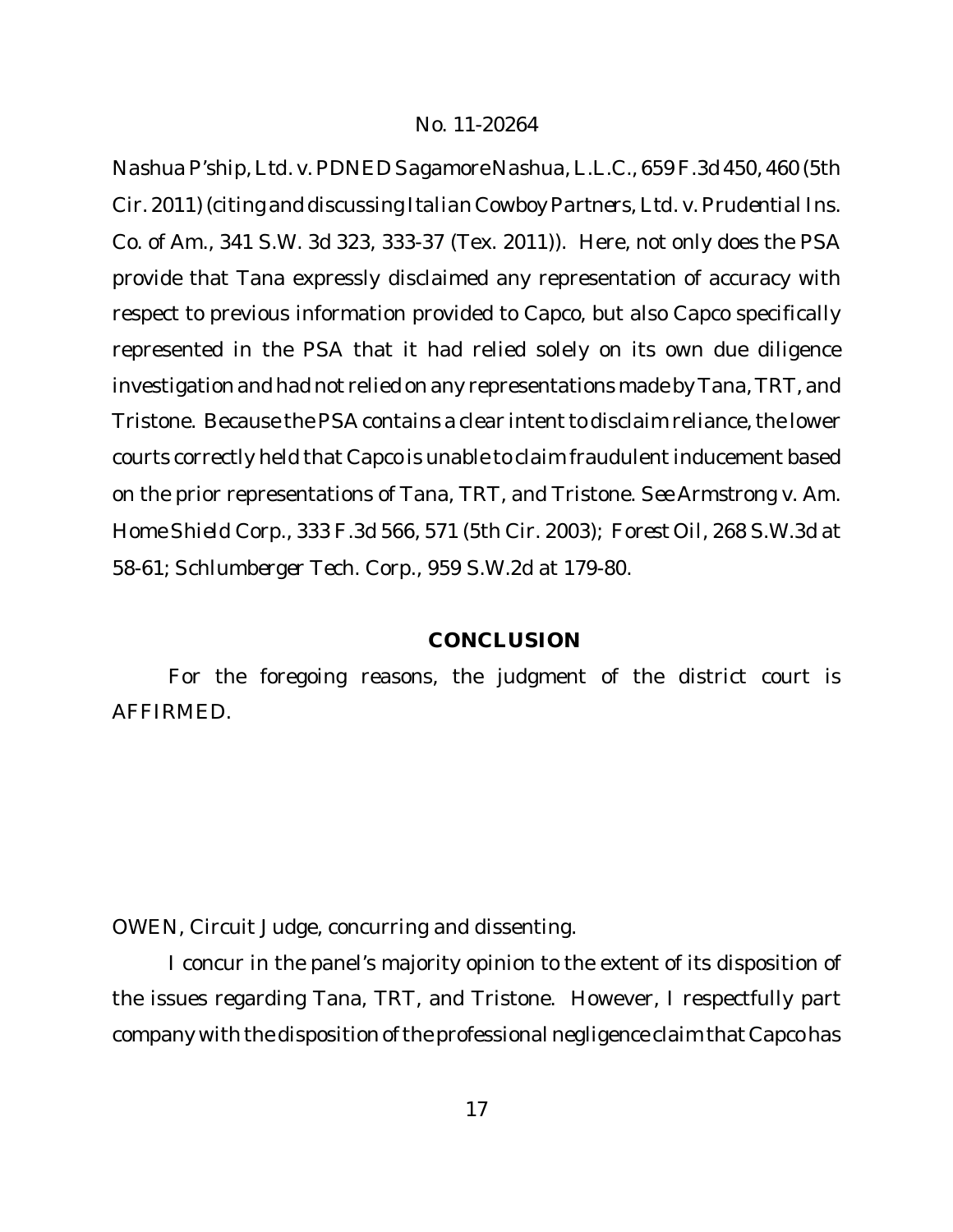asserted against Ryder Scott.

The majority opinion characterizes Capco's contentions narrowly and does not accurately capture the arguments that Capco has asserted in the district court and in this court. The majority opinion significantly contracts Capco's argument by repeatedly stating that Capco is contending that it retained Ryder Scott to conduct "an independent re-evaluation" of the properties it agreed to purchase from Tana. That is not the overarching claim that Capco has made. Capco's Amended Complaint in the bankruptcy court reflects that Capco desired assurances from Ryder Scott that the April 1, 2006 Report prepared for Tana was "accurate, complete, reliable, and compiled in accordance with acceptable industry standards applicable to petroleum engineers." Capco could not rely on its review of that Report as part of the data that Tana furnished because Capco expressly agreed in the purchase and sale agreement that it would not and could not so rely. In order to obtain the assurances that it desired, Capco contracted directly with Ryder Scott to obtain Ryder Scott's professional judgment regarding the April 1, 2006 Report. Capco did not ask Ryder Scott to update the information contained in the April 1, 2006 Report. Capco wanted to hear directly from Ryder Scott that Ryder Scott stood behind that Report and that Capco could rely on it in moving forward to close the transaction with Tana.

Ryder Scott provided what Capco retained it to provide. As Capco alleged in the district court and in its briefing before our court, the principal author of the Ryder Scott Report, Olga Basanko, attended the June 9, 2006 meeting with Capco and its potential lender. Basanko "went over the April 1, 2006 reserve report in detail, and presented a great deal of data underlying that report, including geologic maps, well logs, reports, and similar documents. Ms. Basanko stated that Ryder Scott's reserve estimates reflected in the April 1, 2006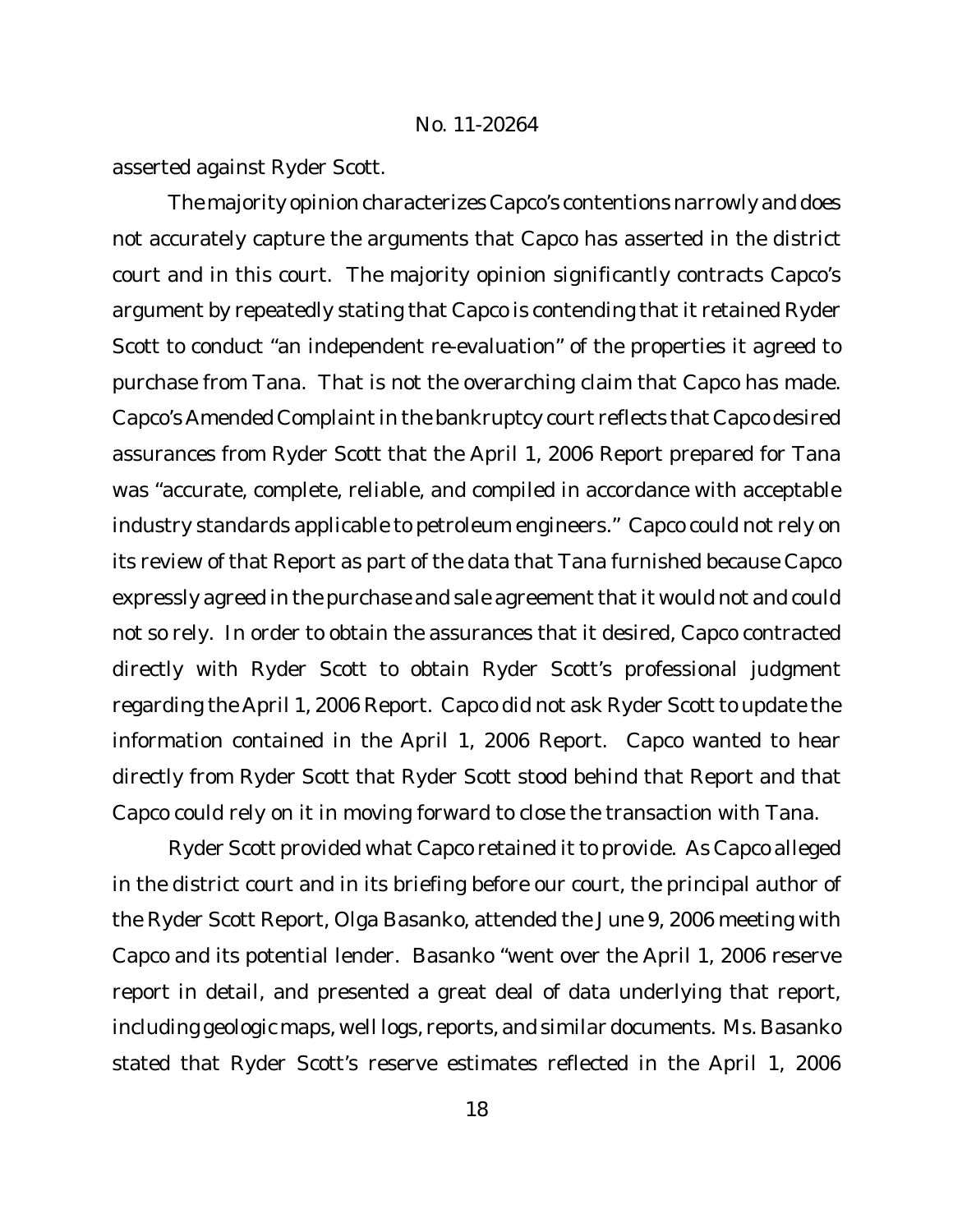[Report], were accurate and reliable. She further stated that Ryder Scott's work was thorough and complete." That this information was provided by Ryder Scott and that these representations were made is undisputed. This is not "an independent re-evaluation" of the Tana properties. This is an undertaking by Ryder Scott to provide its professional opinion to Capco that the April 1, 2006 Report was accurate as of April 1, 2006, and was prepared in accordance with accepted standards. Basanko supported her opinion regarding the accuracy of the Report, as of April 1, 2006, with detailed data. This is precisely the stuff of which a contract for professional services is made. At the risk of unnecessary repetition, the only way that Capco could obtain the professional opinion of Ryder Scott for Capco's direct consumption was to retain Ryder Scott directly. Capco was otherwise foreclosed by the purchase agreement with Tana from relying on Ryder Scott's professional opinions set forth in the April 1, 2006 Report.

The majority opinion's fundamental misunderstanding of Capco's claim is exhibited in the statement that

not only were Basanko's representations within the scope of the April 1, 2006 Report, but such categorizations were already available to Capco before the June 9, 2006 meeting. When comparing the April 1, 2006 Report and the June 9, 2006 presentation, there is no evidence that the presentation embellished the reserves report giving professional assurances beyond the data.<sup>1</sup>

In signing the purchase and sale agreement on June 2, 2006, Capco had expressly disclaimed reliance on any information that Tana provided regarding the properties that were the subject of the acquisition, including information that Ryder Scott had provided and Ryder Scott's April 1, 2006 Report. At that

<sup>1</sup> *Ante* at 13.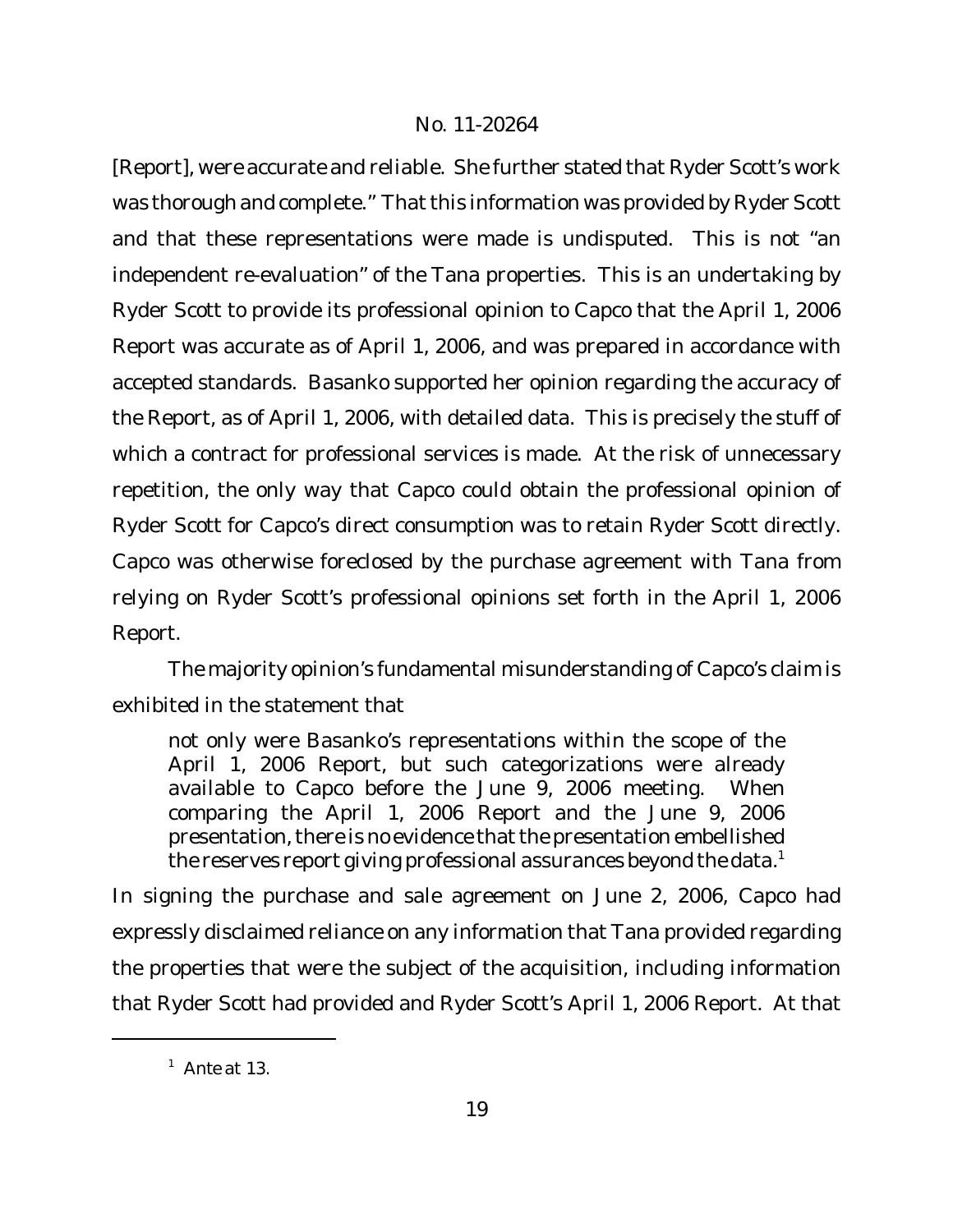point in time, Capco had no relationship with Ryder Scott regarding the Tana properties and had no recourse against Ryder Scott if the Report was inaccurate. The April 1, 2006 Report was not "available" to Capco as a professional opinion on which it could rely as of June 2, 2006. No "assurances" were given to Ryder Scott by the April 1, 2006 Report as of the June 2, 2006 signing of the purchase and sale agreement because Capco disavowed any such assurances as part of that agreement. The very next day after the June 2, 2006 agreement was signed, Capco contacted the individuals at Ryder Scott with whom it had a preexisting professional relationship to retain Ryder Scott directly to provide professional services to Capco regarding the Tana properties. Professional services regarding the Tana properties were provided directly to Capco on June 9, 2006, seven days after Capco has signed the purchase and sale agreement.

The majority opinion summarily dismisses the undisputed evidence that other direct, material representations by a Ryder Scott employee were made to Capco regarding the Tana properties after the June 9, 2006 meeting. Shortly after the June 9 meeting, the president of Capco had lunch with Pat McInturff, a Ryder Scott engineer with whom Capco had a pre-existing relationship through the reserve report Ryder Scott had prepared analyzing Capco's reserves. McInturff had been present at the June 6, 2006 meeting and heard Basanko's presentation. At the lunch meeting with McInturff, Capco's president indicated that he was "satisfied with the [Ryder Scott] presentation regarding the Properties," and that Capco was inclined to move forward with the acquisition. McInturff "indicated" to Capco's president "that he believed that was a sound decision." McInturff "made several positive comments . . . regarding the Properties, including statements that he believed they were 'good properties' and that they would be a 'good fit' for Capco." This Ryder Scott employee "also stated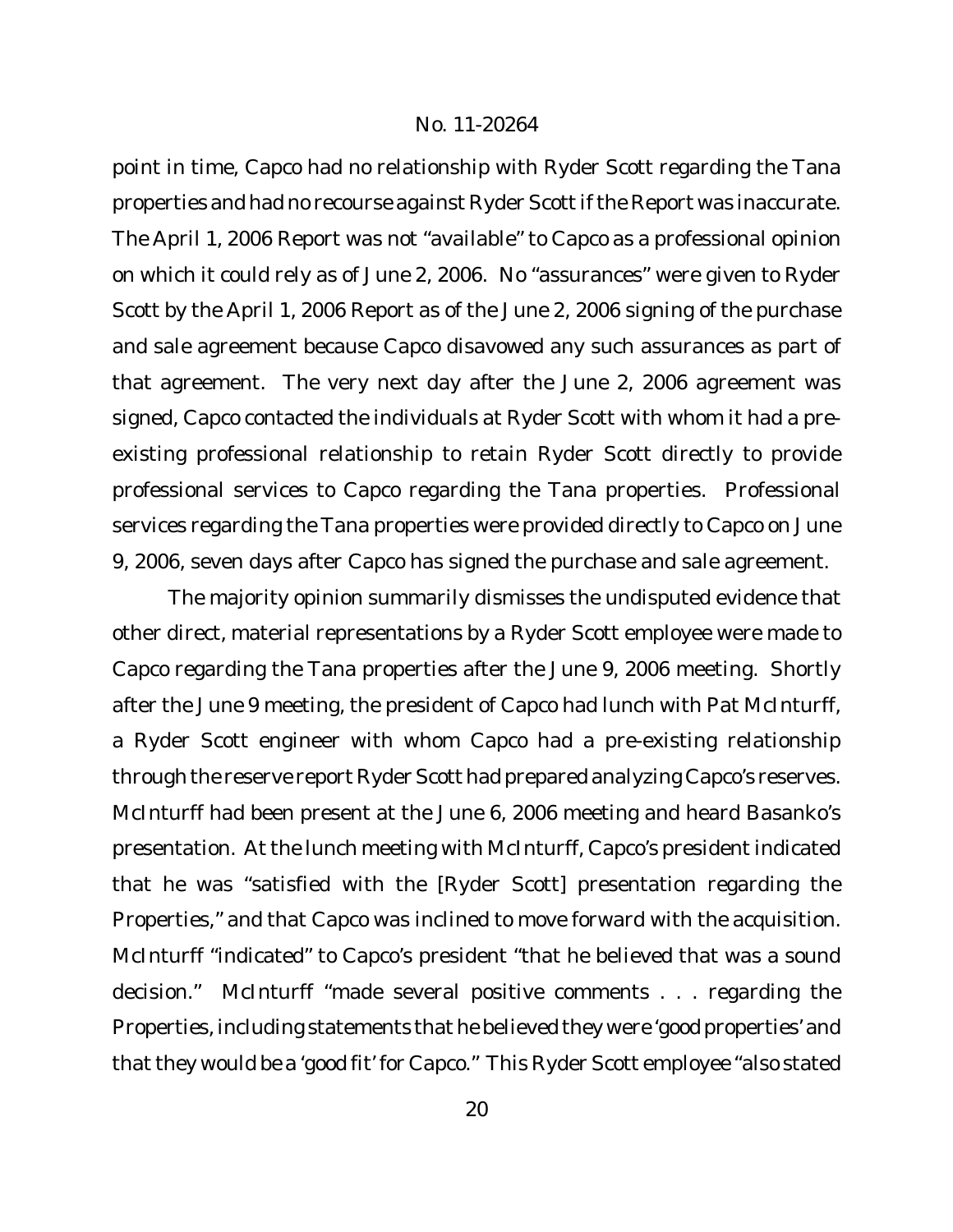that Ryder Scott's estimate of the Properties' proved reserves was conservative and that the Properties had significant'upside potential.'" The majority opinion sweeps this evidence aside by describing it as "statements uttered after the meeting by a Ryder employee positioning himself for a potential employment opportunity with Capco." Regardless of McInturff's possible personal motivation, he was an employee and agent of Ryder Scott when these statements were made. His statements are some evidence of professional opinions rendered by Ryder Scott within the scope of its engagement by Capco.

Capco's argument is and has consistently been that before it was even aware of the Tana properties, it had a professional relationship with Ryder Scott. Capco retained Ryder Scott to prepare a report of Capco's reserves as of December 31, 2005. Capco felt "comfortable" with asking Ryder Scott directly for its professional opinion regarding the April 1, 2006 Report pertaining to Tana's reserves because of this pre-existing relationship.

Capco alleges that if Ryder Scott had not vouched for the accuracy and reliability of the April 1, 2006 Report, Capco would not have closed the acquisition from Tana. Capco asserts that it had the option of withdrawing from the transaction after it signed the purchase and sale agreement with Tana and before the August 31, 2006 closing, with forfeiture of its 10% deposit as its maximum possible loss. It alleges that its losses from proceeding to close the transaction were far greater.

After the Tana acquisition closed, Capco again retained Ryder Scott in 2007 to prepare a reserve report as of December 31, 2006. Capco alleges that it was this subsequent report that "showed less that [sic] \$12 million in PDP reserves [for the properties acquired from Tana], a shocking decline of \$35-\$40 million, net of interim production." Capco asserts that when it received this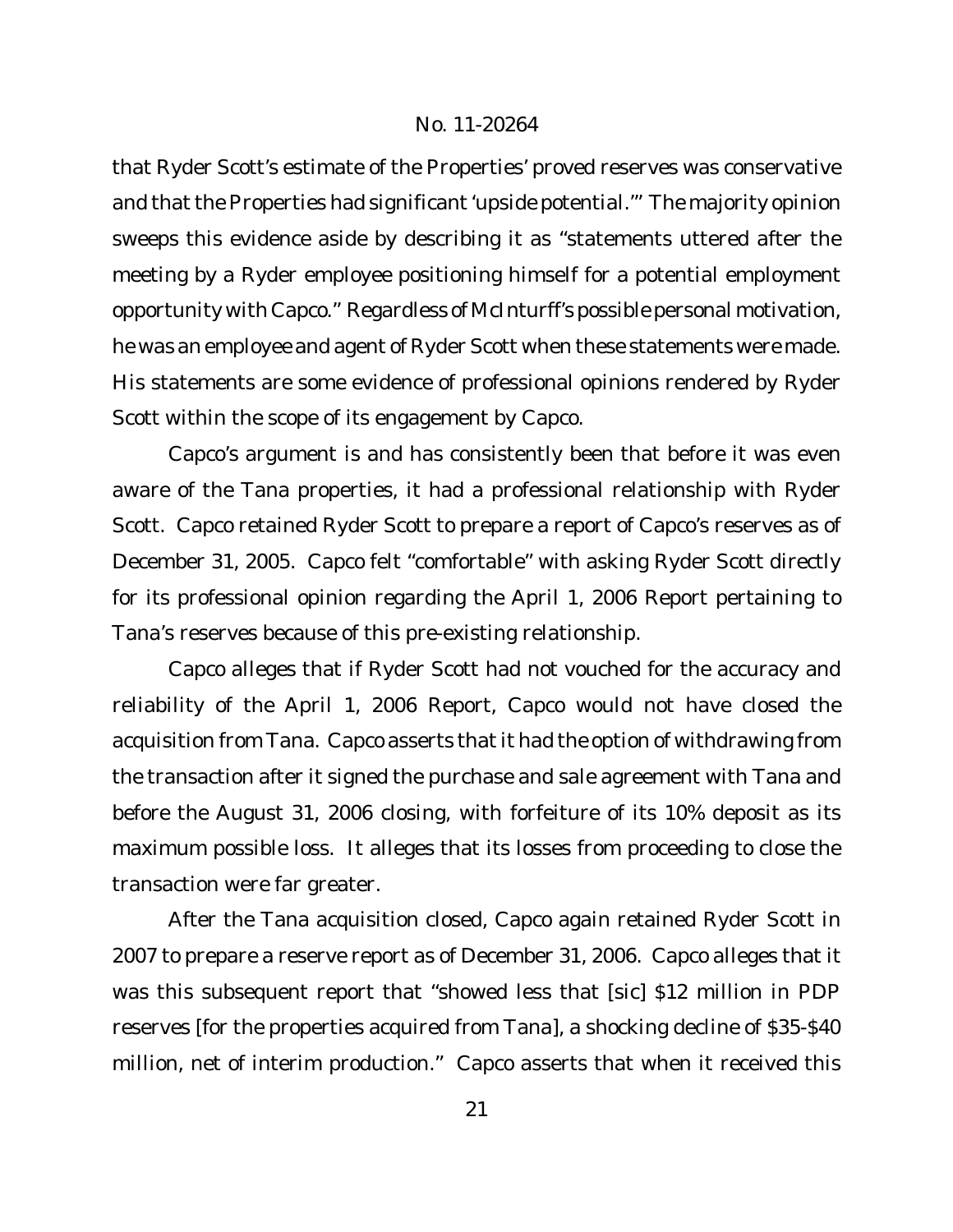report, it discovered that representations made by Tana and Ryder Scott regarding "the Properties' hydrocarbon reserves had been false and grossly overstated."

The principal, though not exclusive, focus of the professional negligence claim is that the April 1, 2006 Report was "riddled with negligence." Capco did not retain Ryder Scott to prepare that report or even to re-evaluate that Report. Capco retained Ryder Scott to vouch for the April 1, 2006 Report and to provide its professional opinion that the report had been prepared without negligence and in accordance with accepted principles. Ryder Scott billed Capco for that opinion, and Capco paid for it.

The majority opinion erects a straw man by again erroneously stating that Capco contends it contracted for an independent re-evaluation of the Tana reserves. The majority opinion then dismantles the straw man in arguing that it is "incongruous" that Ryder Scott would agree "to provide an independent reanalysis of the Properties for \$2032.50" when Capco paid Ryder Scott between \$25,000 and \$35,000 for the report on Capco's reserves as of December 31, 2005.<sup>2</sup> Capco does not contend that it paid Ryder Scott to prepare another, new reserve report regarding the Tana properties. Capco wanted Ryder Scott's professional opinion and judgment regarding the reliability of the work that it had performed for Tana, which was contained in the existing April 1, 2006 Report for which Ryder Scott would have no accountability to Capco absent an agreement to provide professional opinions and judgments regarding that Report to Capco directly.

The *only* basis on which Ryder Scott sought summary judgment with

<sup>2</sup> *Ante* at 12 n.6.